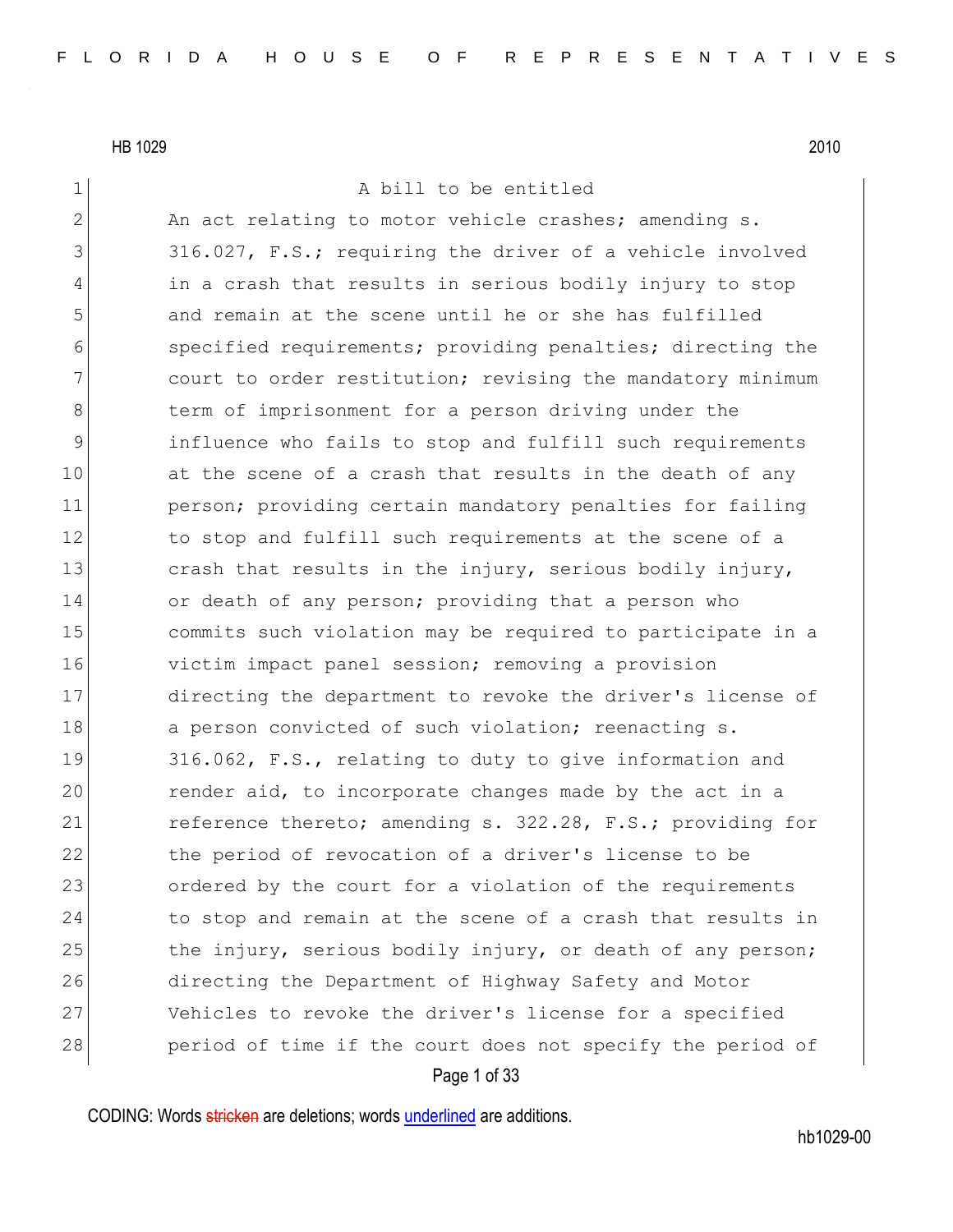| 29 | revocation; reenacting s. $322.34(6)(b)$ , F.S., relating to     |
|----|------------------------------------------------------------------|
| 30 | driving while a license is suspended, revoked, canceled,         |
| 31 | or disqualified, to incorporate changes made by the act in       |
| 32 | a reference thereto; amending s. 921.0022, F.S.; revising        |
| 33 | the offense severity ranking chart of the Criminal               |
| 34 | Punishment Code to provide for the offense of failing to         |
| 35 | stop and fulfill specified requirements at the scene of a        |
| 36 | crash that results in serious bodily injury; conforming a        |
| 37 | cross-reference; providing an effective date.                    |
| 38 |                                                                  |
| 39 | Be It Enacted by the Legislature of the State of Florida:        |
| 40 |                                                                  |
| 41 | Section 1. Section 316.027, Florida Statutes, is amended         |
| 42 | to read:                                                         |
| 43 | 316.027 Crash involving death or personal injuries.-             |
| 44 | The driver of any vehicle involved in a crash<br>$(1)$ (a)       |
| 45 | occurring on public or private property that results in injury   |
| 46 | of any person must immediately stop the vehicle at the scene of  |
| 47 | the crash, or as close thereto as possible, and must remain at   |
| 48 | the scene of the crash until he or she has fulfilled the         |
| 49 | requirements of s. 316.062. Any person who willfully violates    |
| 50 | this paragraph commits a felony of the third degree, punishable  |
| 51 | as provided in s. 775.082, s. 775.083, or s. 775.084, with a     |
| 52 | mandatory minimum term of imprisonment of 3 years.               |
| 53 | The driver of any vehicle involved in a crash<br>(b)             |
| 54 | occurring on public or private property that results in serious  |
| 55 | bodily injury of any person must immediately stop the vehicle at |
| 56 | the scene of the crash, or as close thereto as possible, and     |

Page 2 of 33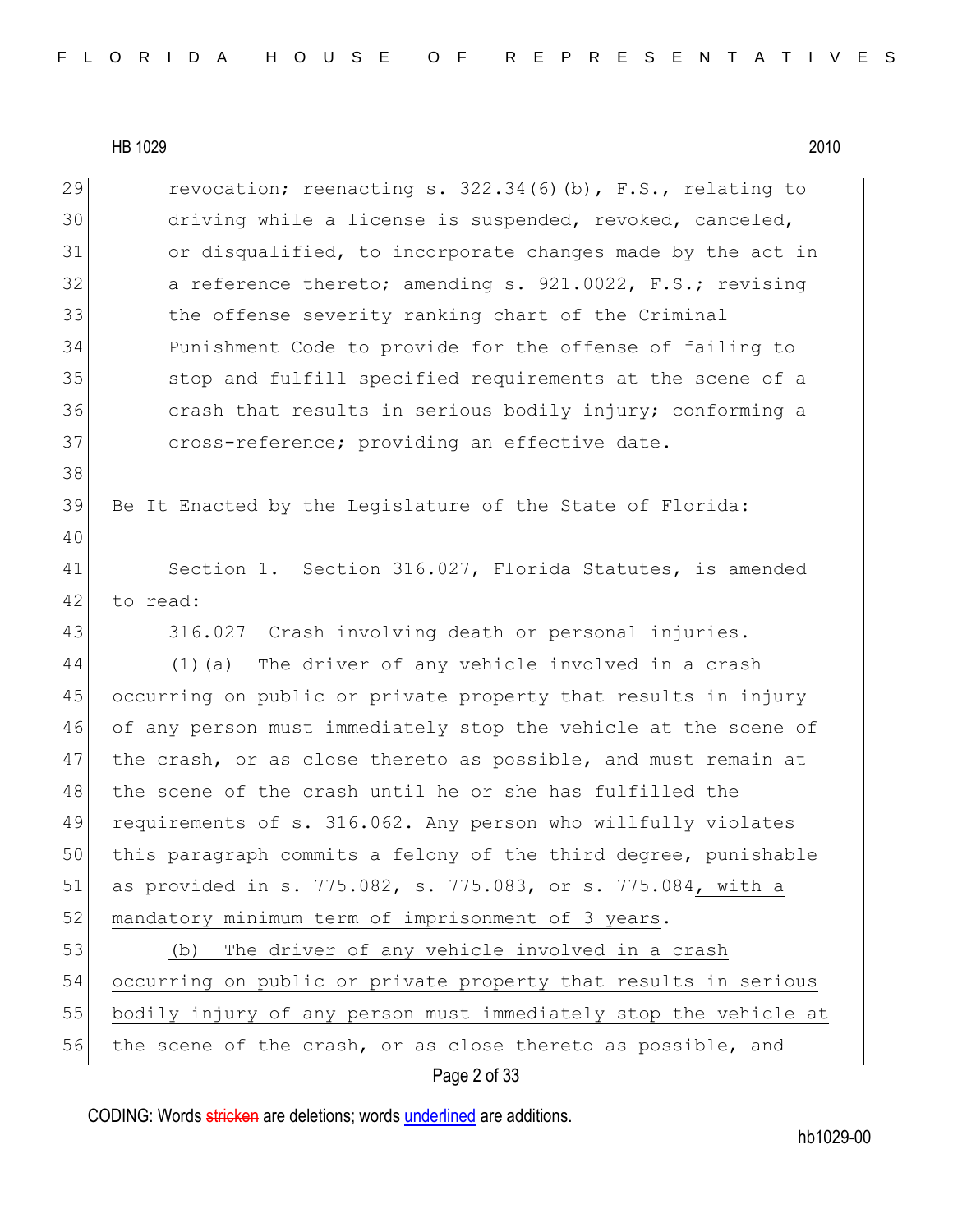57 must remain at the scene of the crash until he or she has 58 fulfilled the requirements of s. 316.062. Any person who 59 willfully violates this paragraph commits a felony of the second 60 degree, punishable as provided in s. 775.082, s. 775.083, or s. 61 775.084, with a mandatory minimum term of imprisonment of 7 62 years.

63 (c) $\left(\frac{b}{b}\right)$  The driver of any vehicle involved in a crash 64 occurring on public or private property that results in the 65 death of any person must immediately stop the vehicle at the 66 scene of the crash, or as close thereto as possible, and must 67 remain at the scene of the crash until he or she has fulfilled 68 the requirements of s. 316.062. Any person who willfully 69 violates this paragraph commits a felony of the first degree, 70 punishable as provided in s. 775.082, s. 775.083, or s. 775.084, 71 with a mandatory minimum term of imprisonment of 10 years. Any 72 person who willfully violates this paragraph while driving under 73 the influence as set forth in s.  $316.193(1)$  shall be sentenced 74 to a mandatory minimum term of imprisonment of 12 2 years.

75 (d)  $\left($ e) Notwithstanding s. 775.089(1)(a), if the driver of 76 a vehicle violates paragraph (a),  $\theta$ r paragraph (b), or paragraph  $77$  (c), the court shall order the driver to make restitution to the 78 victim for any damage or loss unless the court finds clear and 79 compelling reasons not to order the restitution. Restitution may 80 be monetary or nonmonetary restitution. The court shall make the 81 payment of restitution a condition of probation in accordance 82 with s. 948.03. An order requiring the defendant to make 83 restitution to a victim does not remove or diminish the 84 requirement that the court order payment to the Crimes

Page 3 of 33

CODING: Words stricken are deletions; words underlined are additions.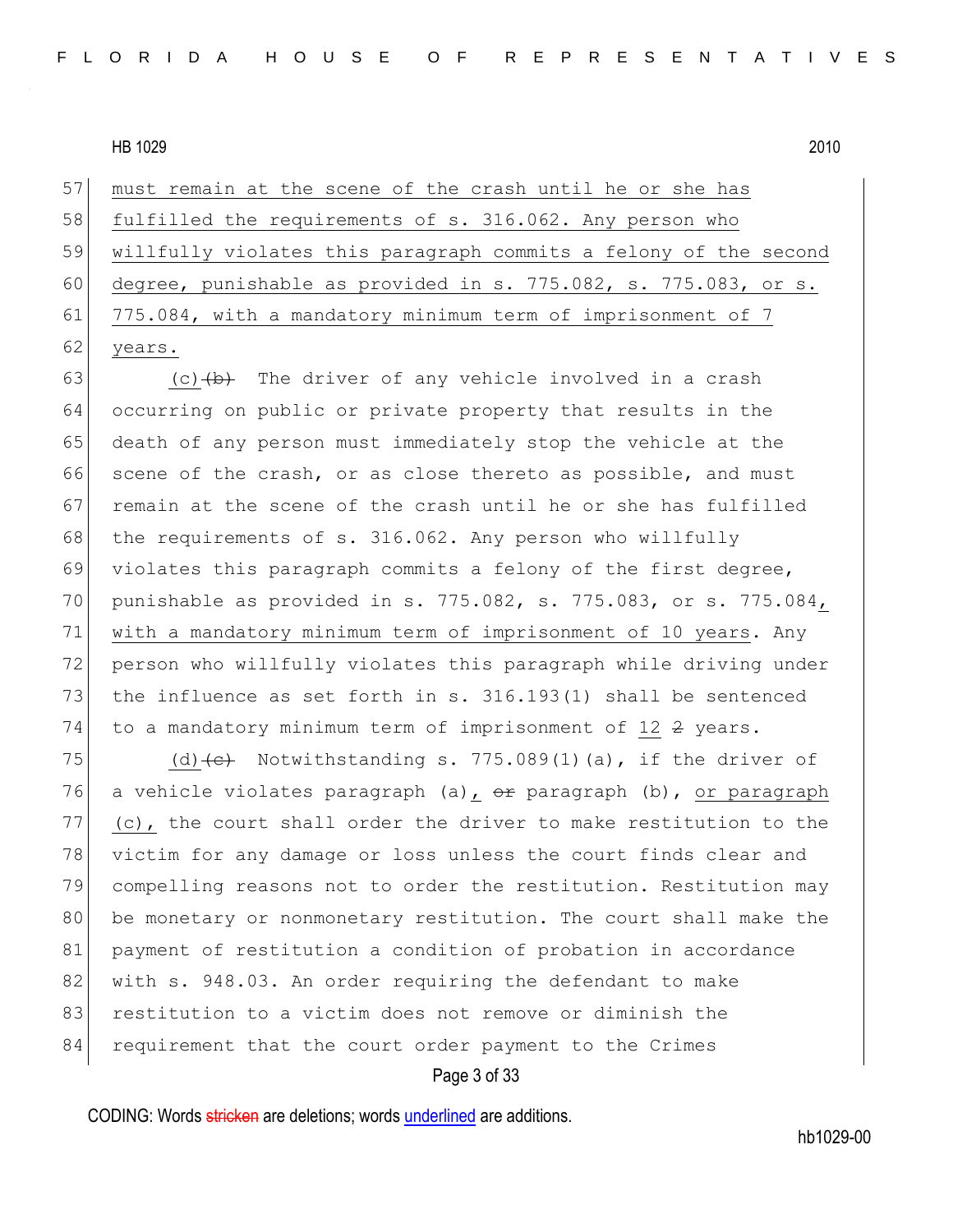85 Compensation Trust Fund under chapter 960. Payment of an award 86 by the Crimes Compensation Trust Fund creates an order of 87 restitution to the Crimes Compensation Trust Fund unless 88 specifically waived in accordance with s. 775.089(1)(b).

89 (2) In addition to any other penalty provided for by law, 90 a driver who violates paragraph (1)(a), paragraph (1)(b), or 91 paragraph (1)(c) is subject to mandatory license revocation for 92 a period of not less than 3 years in accordance with s. 93 322.28(4)(b) and participation in a victim impact panel session 94 in those judicial circuits where one exists. The department 95 shall revoke the driver's license of the person so convicted.

96 (3) Every stop must be made without obstructing traffic 97 more than is necessary, and, if a damaged vehicle is obstructing 98 traffic, the driver of the vehicle must make every reasonable 99 effort to move the vehicle or have it moved so as not to 100 obstruct the regular flow of traffic. Any person who fails to 101 comply with this subsection shall be cited for a nonmoving 102 violation, punishable as provided in chapter 318.

103 (4) A person whose commission of a noncriminal traffic 104 infraction or any violation of this chapter or s. 1006.66 causes 105 or results in the death of another person may, in addition to 106 any other civil, criminal, or administrative penalty imposed, be 107 required by the court to serve 120 community service hours in a 108 trauma center or hospital that regularly receives victims of 109 vehicle accidents, under the supervision of a registered nurse, 110 an emergency room physician, or an emergency medical technician 111 pursuant to a voluntary community service program operated by 112 the trauma center or hospital.

## Page 4 of 33

CODING: Words stricken are deletions; words underlined are additions.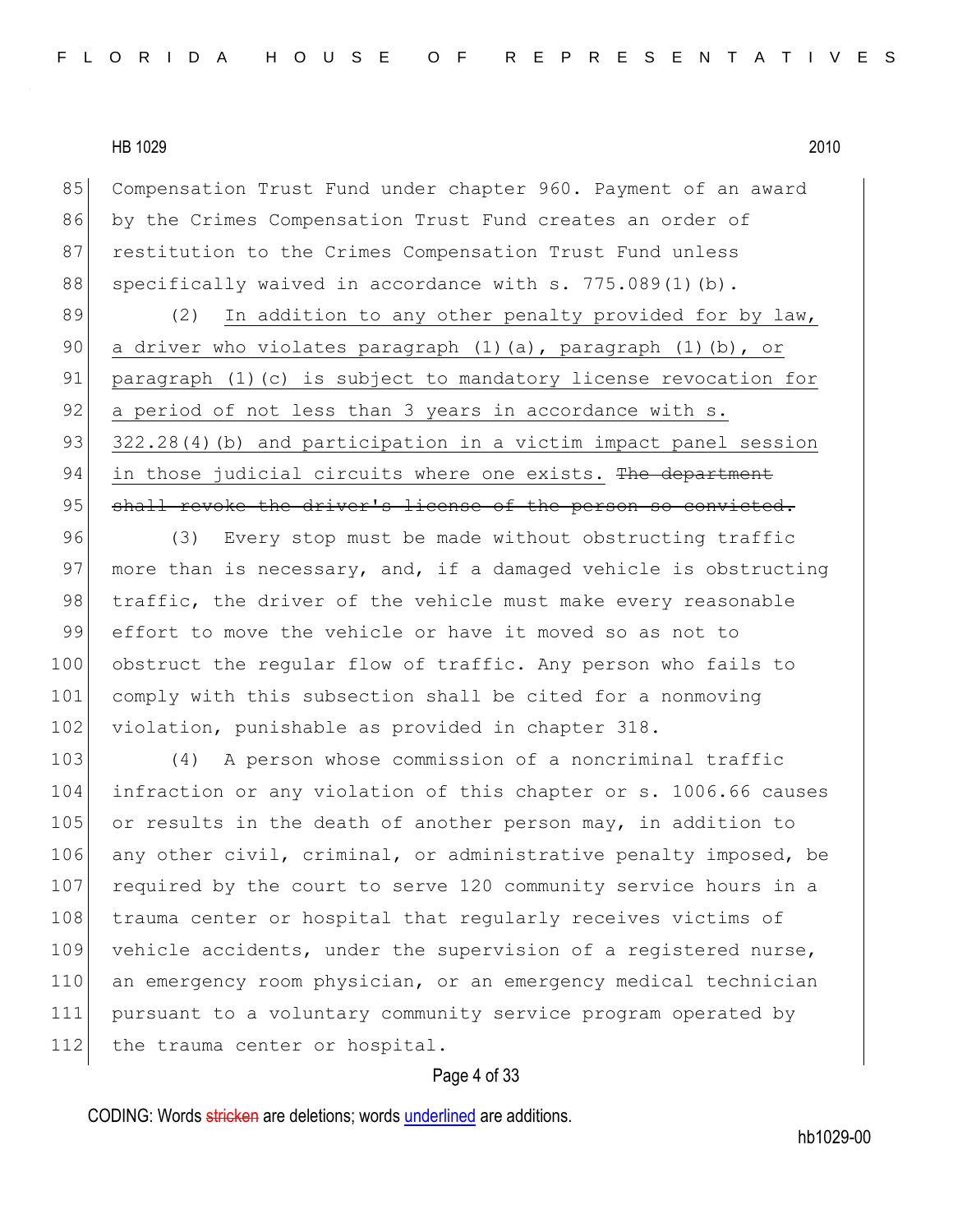113 (5) This section does not apply to crashes occurring 114 during a motorsports event, as defined in s.  $549.10(1)$ , or at a 115 closed-course motorsport facility, as defined in s. 549.09(1).

116 Section 2. For the purpose of incorporating the amendment 117 made by this act to section 316.027, Florida Statutes, in a 118 reference thereto, section 316.062, Florida Statutes, is 119 reenacted to read:

120 316.062 Duty to give information and render aid.-

121 (1) The driver of any vehicle involved in a crash 122 resulting in injury to or death of any person or damage to any 123 vehicle or other property which is driven or attended by any 124 person shall give his or her name, address, and the registration 125 | number of the vehicle he or she is driving, and shall upon 126 request and if available exhibit his or her license or permit to 127 drive, to any person injured in such crash or to the driver or 128 occupant of or person attending any vehicle or other property 129 damaged in the crash and shall give such information and, upon 130 request, exhibit such license or permit to any police officer at 131 the scene of the crash or who is investigating the crash and 132 shall render to any person injured in the crash reasonable 133 assistance, including the carrying, or the making of 134 arrangements for the carrying, of such person to a physician, 135 surgeon, or hospital for medical or surgical treatment if it is 136 apparent that treatment is necessary, or if such carrying is 137 requested by the injured person.

138 (2) In the event none of the persons specified are in 139 condition to receive the information to which they otherwise 140 would be entitled under subsection  $(1)$ , and no police officer is

## Page 5 of 33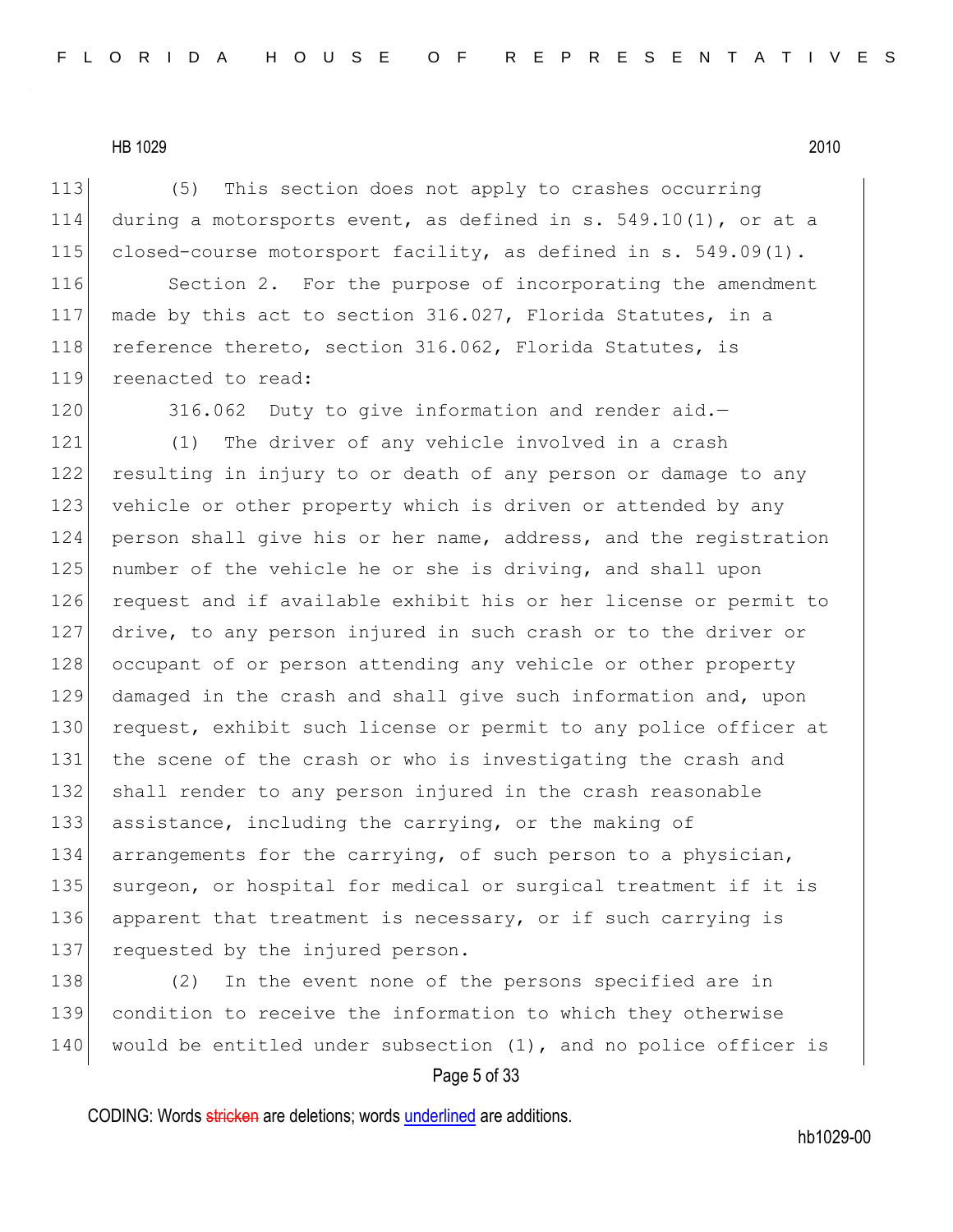141 present, the driver of any vehicle involved in such crash, after 142 fulfilling all other requirements of s. 316.027 and subsection 143 (1), insofar as possible on his or her part to be performed, 144 shall forthwith report the crash to the nearest office of a duly 145 authorized police authority and submit thereto the information 146 specified in subsection (1).

147 (3) The statutory duty of a person to make a report or 148 give information to a law enforcement officer making a written 149 report relating to a crash shall not be construed as extending 150 to information which would violate the privilege of such person 151 against self-incrimination.

152 (4) A violation of this section is a noncriminal traffic 153 infraction, punishable as a nonmoving violation as provided in 154 chapter 318.

155 Section 3. Subsection (4) of section 322.28, Florida 156 Statutes, is amended to read:

157 322.28 Period of suspension or revocation.

158  $(4)$  (a) Upon a conviction for a violation of s. 159 316.193(3)(c)2., involving serious bodily injury, a conviction 160 of manslaughter resulting from the operation of a motor vehicle, 161 or a conviction of vehicular homicide, the court shall revoke 162 the driver's license of the person convicted for a minimum 163 period of 3 years. If a conviction under s.  $316.193(3)(c)2.,$ 164 involving serious bodily injury, is also a subsequent conviction 165 as described under paragraph  $(2)$  (a), the court shall revoke the 166 driver's license or driving privilege of the person convicted 167 for the period applicable as provided in paragraph (2) (a) or 168 paragraph  $(2)(e)$ .

#### Page 6 of 33

CODING: Words stricken are deletions; words underlined are additions.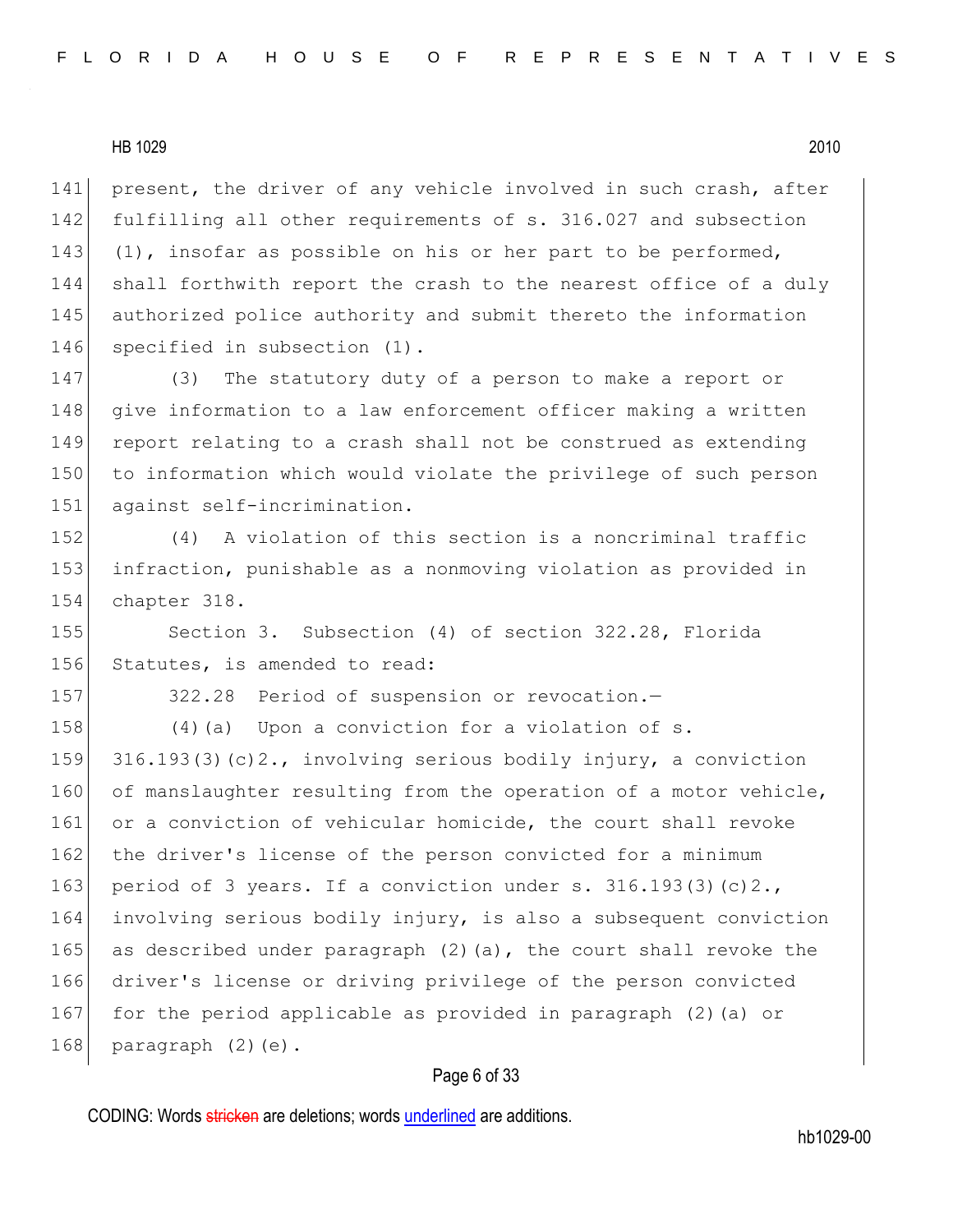Page 7 of 33 169 (b) Upon a conviction for a violation of s. 316.027(1)(a), 170 (b), or (c) involving a crash that results in injury, serious 171 bodily injury, or death, the court shall revoke the driver's 172 license of the person convicted for a minimum of 3 years. 173  $(c)$   $(b)$  If the period of revocation was not specified by 174 the court at the time of imposing sentence or within 30 days 175 thereafter, the department shall revoke the driver's license for 176 the minimum period applicable under paragraph (a) or paragraph 177 (b) or, for a subsequent conviction, for the minimum period 178 applicable under paragraph (2)(a) or paragraph (2)(e). 179 Section 4. For the purpose of incorporating the amendment 180 made by this act to section 322.28, Florida Statutes, in a 181 reference thereto, paragraph (b) of subsection (6) of section 182 322.34, Florida Statutes, is reenacted to read: 183 322.34 Driving while license suspended, revoked, canceled, 184 or disqualified.-185 (6) Any person who operates a motor vehicle: 186 (b) While his or her driver's license or driving privilege 187 is canceled, suspended, or revoked pursuant to s. 316.655, s. 188 322.26(8), s. 322.27(2), or s. 322.28(2) or (4), 189 190 and who by careless or negligent operation of the motor vehicle 191 causes the death of or serious bodily injury to another human 192 being is guilty of a felony of the third degree, punishable as 193 provided in s. 775.082 or s. 775.083. 194 Section 5. Paragraphs (f) and (g) of subsection (3) of 195 section 921.0022, Florida Statutes, are amended to read: 196 921.0022 Criminal Punishment Code; offense severity

CODING: Words stricken are deletions; words underlined are additions.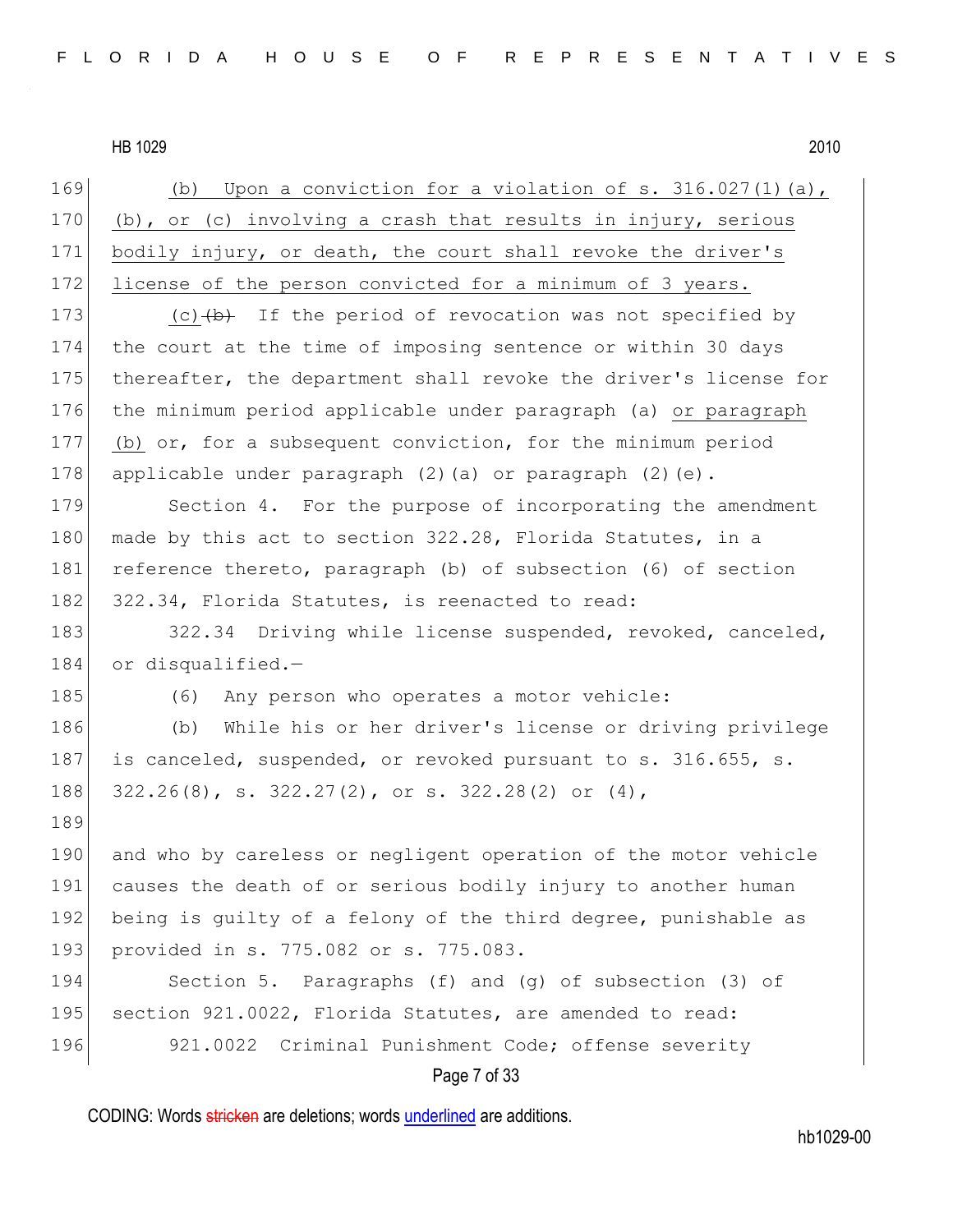|  |  |  |  |  |  | FLORIDA HOUSE OF REPRESENTATIVES |  |  |  |  |  |  |  |  |
|--|--|--|--|--|--|----------------------------------|--|--|--|--|--|--|--|--|
|  |  |  |  |  |  |                                  |  |  |  |  |  |  |  |  |

HB 1029 2010 Page 8 of 33 197 ranking chart.-198 (3) OFFENSE SEVERITY RANKING CHART 199 (f) LEVEL 6 200 Florida Statute Felony Degree Description 201 316.027(1)(b) 2nd Accident involving serious bodily injury, failure to stop; leaving scene. 202 316.193(2)(b) 3rd Felony DUI, 4th or subsequent conviction. 203 499.0051(3) 2nd Knowing forgery of pedigree papers. 204 499.0051(4) 2nd Knowing purchase or receipt of prescription drug from unauthorized person. 205 499.0051(5) 2nd Knowing sale or transfer of prescription drug to unauthorized person. 206 775.0875(1) 3rd Taking firearm from law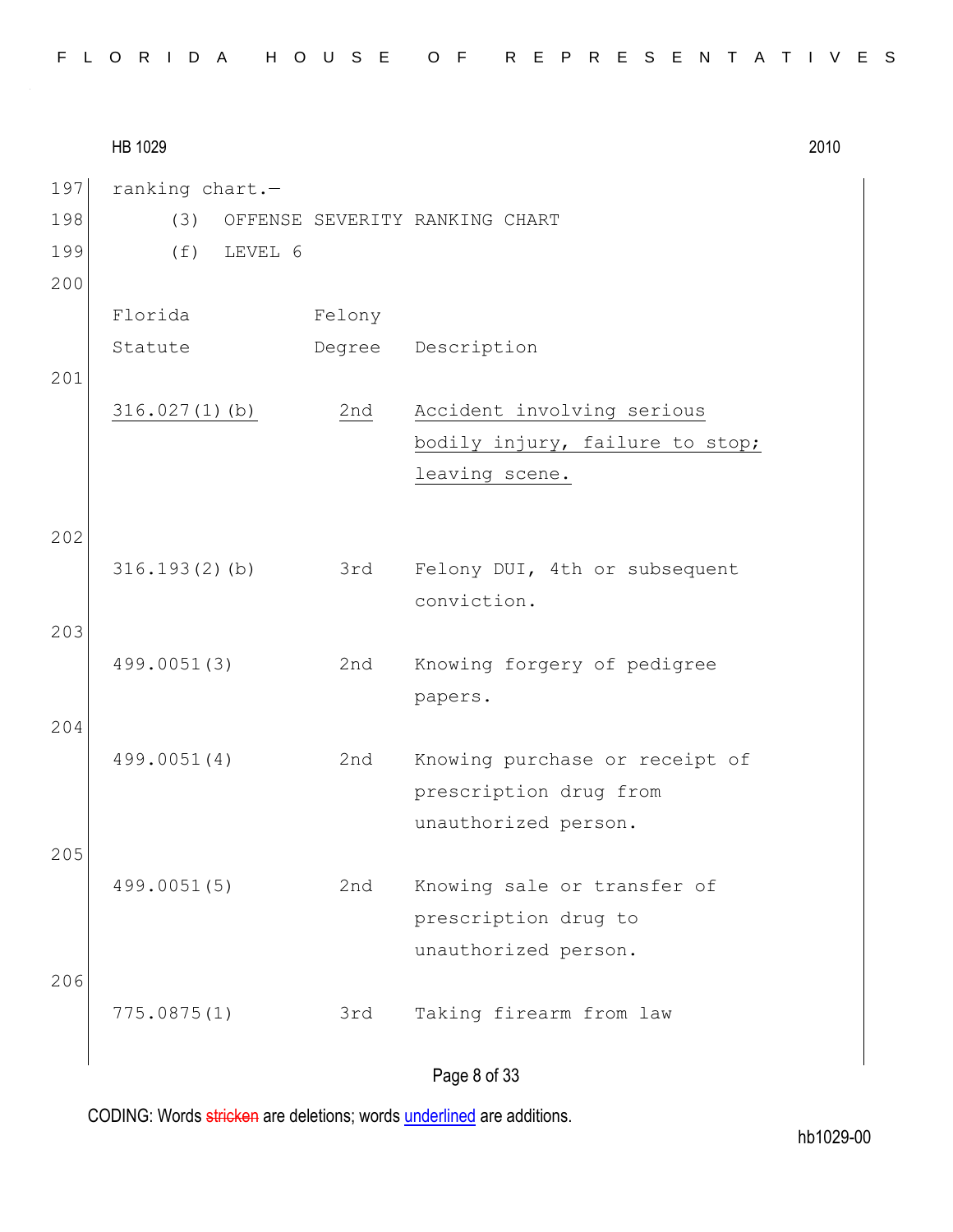|  |  |  |  |  |  | FLORIDA HOUSE OF REPRESENTATIVES |  |  |  |  |  |  |  |  |
|--|--|--|--|--|--|----------------------------------|--|--|--|--|--|--|--|--|
|  |  |  |  |  |  |                                  |  |  |  |  |  |  |  |  |

|            | HB 1029       |     |                                                                        | 2010 |
|------------|---------------|-----|------------------------------------------------------------------------|------|
|            |               |     | enforcement officer.                                                   |      |
| 207        | 784.021(1)(a) | 3rd | Aggravated assault; deadly<br>weapon without intent to kill.           |      |
| 208        | 784.021(1)(b) | 3rd | Aggravated assault; intent to<br>commit felony.                        |      |
| 209        | 784.041       | 3rd | Felony battery; domestic<br>battery by strangulation.                  |      |
| 210        | 784.048(3)    | 3rd | Aggravated stalking; credible<br>threat.                               |      |
| 211        | 784.048(5)    | 3rd | Aggravated stalking of person<br>under 16.                             |      |
| 212        | 784.07(2)(c)  | 2nd | Aggravated assault on law<br>enforcement officer.                      |      |
| 213        | 784.074(1)(b) | 2nd | Aggravated assault on sexually<br>violent predators facility<br>staff. |      |
| 214<br>215 | 784.08(2)(b)  | 2nd | Aggravated assault on a person<br>65 years of age or older.            |      |
|            |               |     | Page 9 of 33                                                           |      |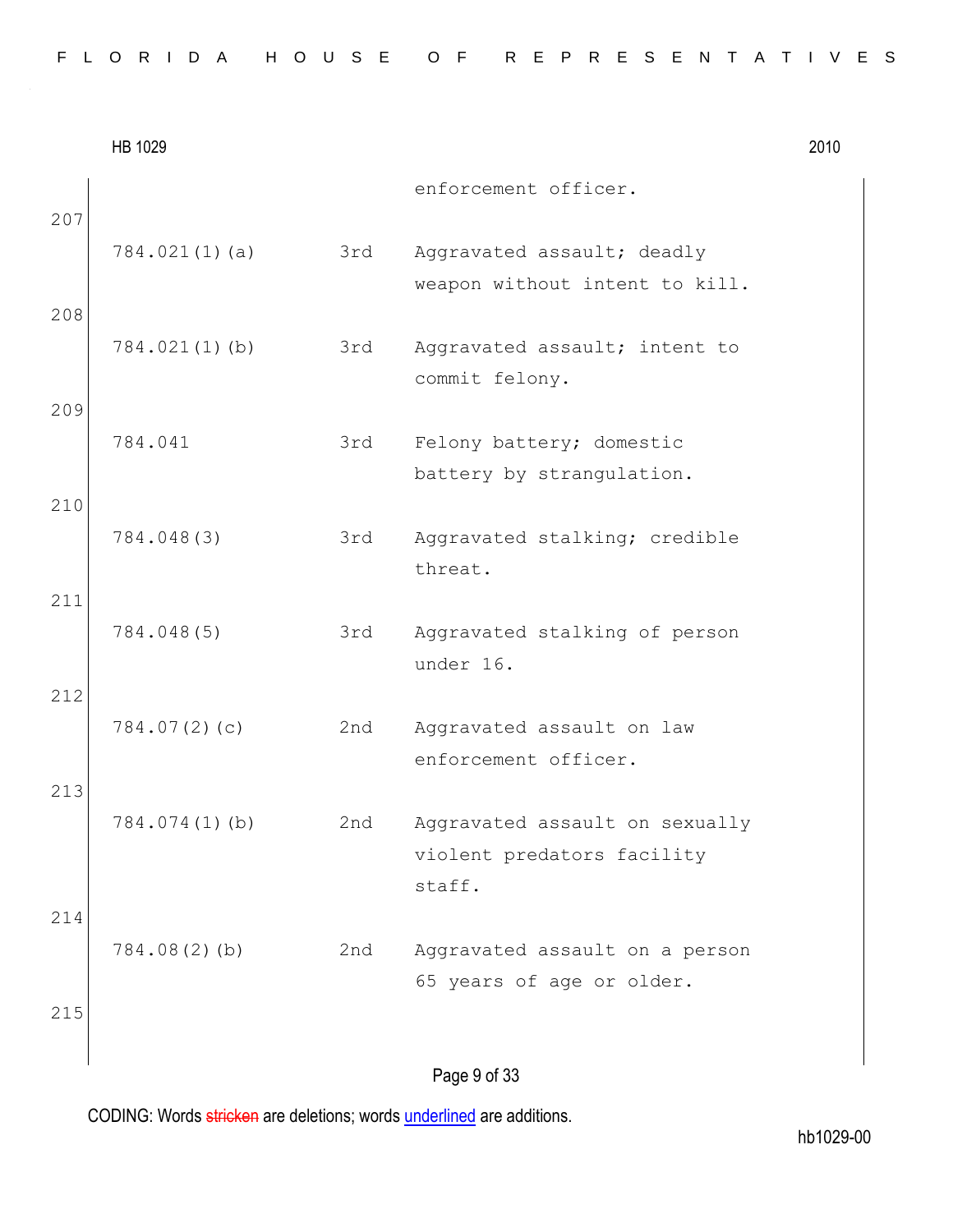|     | HB 1029       |     |                                                                                                                       | 2010 |
|-----|---------------|-----|-----------------------------------------------------------------------------------------------------------------------|------|
| 216 | 784.081(2)    | 2nd | Aggravated assault on specified<br>official or employee.                                                              |      |
|     | 784.082(2)    | 2nd | Aggravated assault by detained<br>person on visitor or other<br>detainee.                                             |      |
| 217 | 784.083(2)    | 2nd | Aggravated assault on code<br>inspector.                                                                              |      |
| 218 | 787.02(2)     | 3rd | False imprisonment; restraining<br>with purpose other than those<br>in s. 787.01.                                     |      |
| 219 | 790.115(2)(d) | 2nd | Discharging firearm or weapon<br>on school property.                                                                  |      |
| 220 | 790.161(2)    | 2nd | Make, possess, or throw<br>destructive device with intent<br>to do bodily harm or damage<br>property.                 |      |
| 221 | 790.164(1)    | 2nd | False report of deadly<br>explosive, weapon of mass<br>destruction, or act of arson or<br>violence to state property. |      |
| 222 |               |     | Page 10 of 33                                                                                                         |      |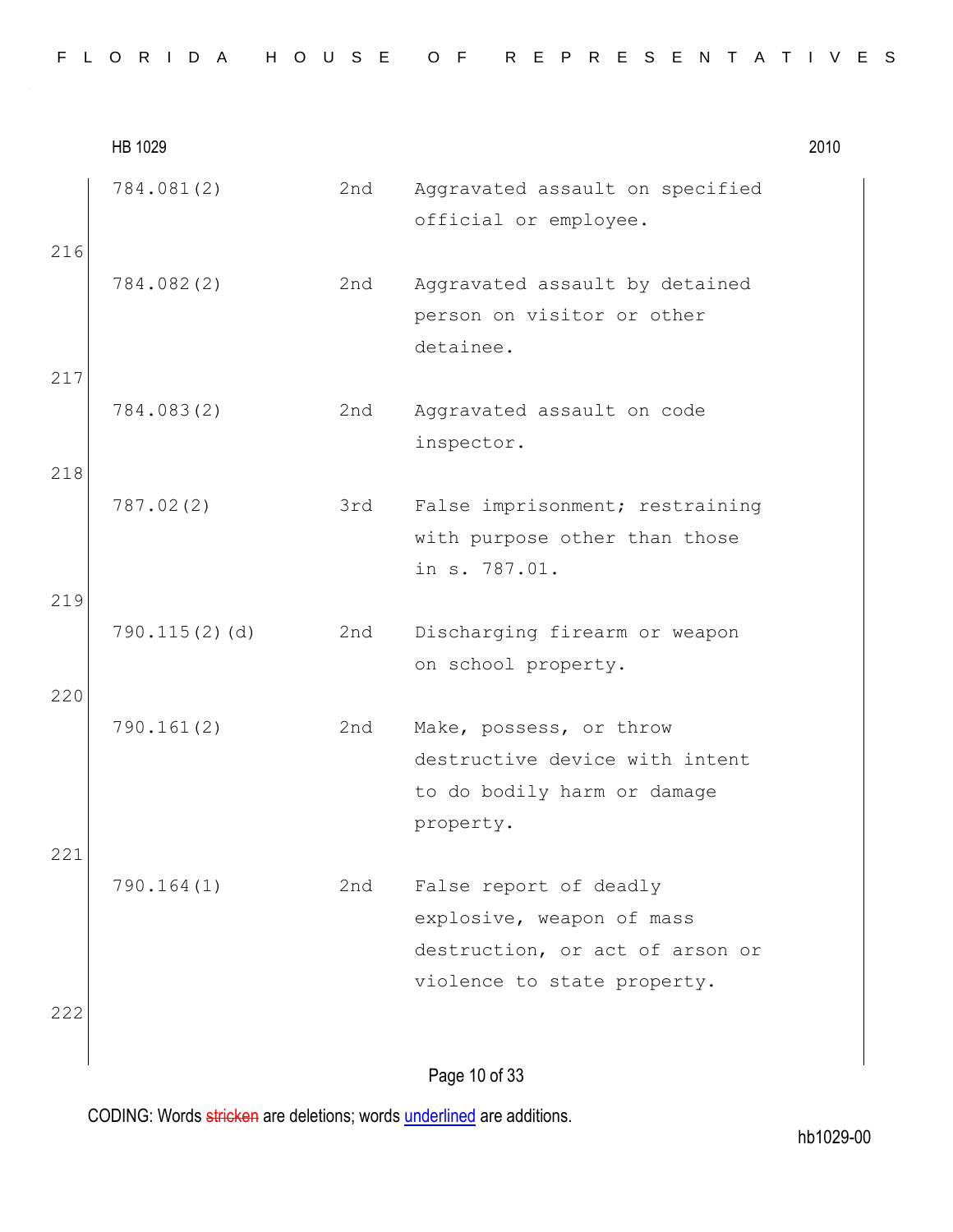|     | HB 1029       |     |                                                                                                                               | 2010 |
|-----|---------------|-----|-------------------------------------------------------------------------------------------------------------------------------|------|
| 223 | 790.19        | 2nd | Shooting or throwing deadly<br>missiles into dwellings,<br>vessels, or vehicles.                                              |      |
| 224 | 794.011(8)(a) | 3rd | Solicitation of minor to<br>participate in sexual activity<br>by custodial adult.                                             |      |
| 225 | 794.05(1)     | 2nd | Unlawful sexual activity with<br>specified minor.                                                                             |      |
| 226 | 800.04(5)(d)  | 3rd | Lewd or lascivious molestation;<br>victim 12 years of age or older<br>but less than 16 years;<br>offender less than 18 years. |      |
| 227 | 800.04(6)(b)  | 2nd | Lewd or lascivious conduct;<br>offender 18 years of age or<br>older.                                                          |      |
| 228 | 806.031(2)    | 2nd | Arson resulting in great bodily<br>harm to firefighter or any<br>other person.                                                |      |
| 229 | 810.02(3)(c)  | 2nd | Burglary of occupied structure;<br>unarmed; no assault or battery.                                                            |      |
|     |               |     | Page 11 of 33                                                                                                                 |      |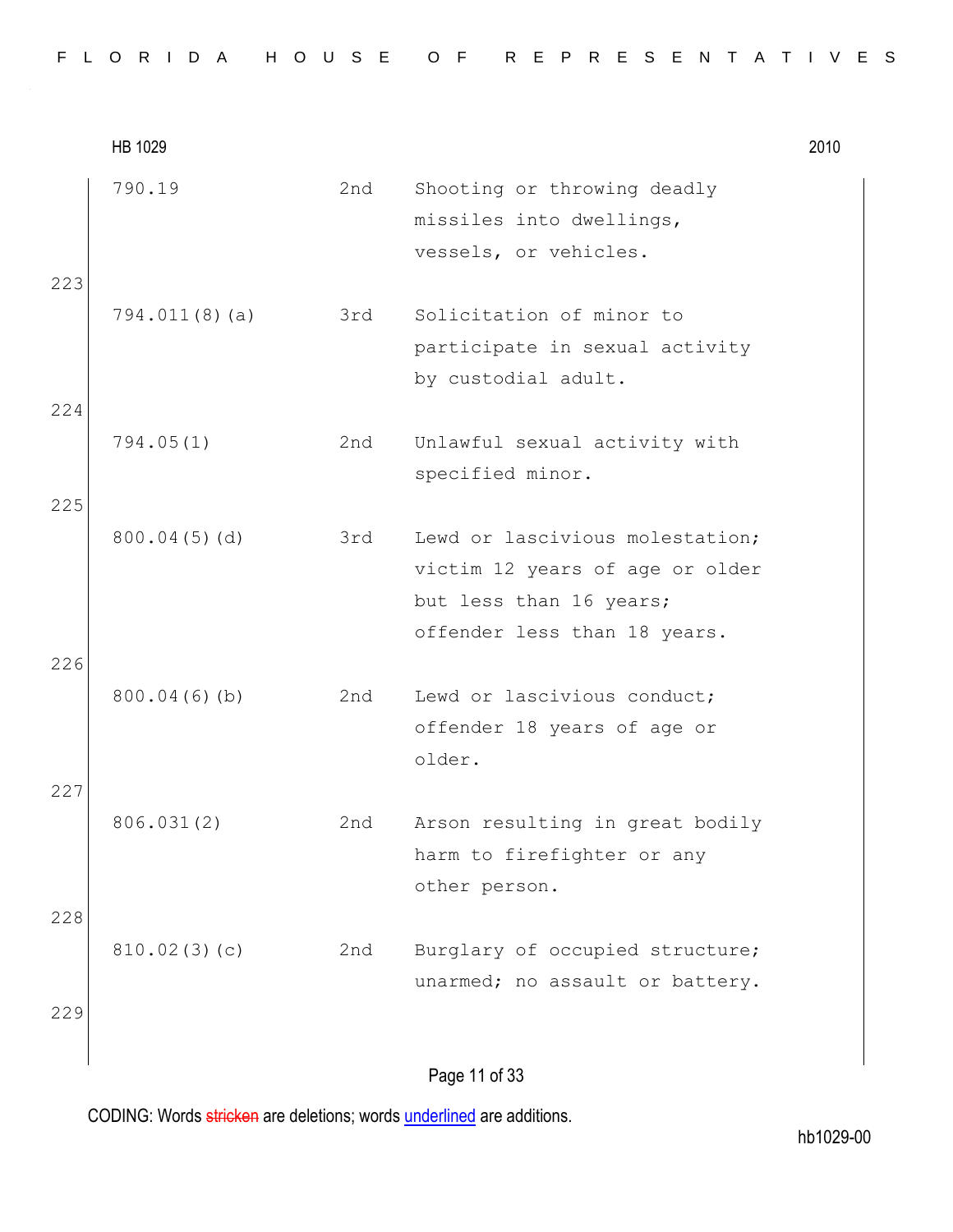|  |  |  | FLORIDA HOUSE OF REPRESENTATIVES |  |  |  |  |  |  |  |  |  |  |  |  |
|--|--|--|----------------------------------|--|--|--|--|--|--|--|--|--|--|--|--|
|  |  |  |                                  |  |  |  |  |  |  |  |  |  |  |  |  |

HB 1029 2010 812.014(2)(b)1. 2nd Property stolen \$20,000 or more, but less than \$100,000, grand theft in 2nd degree. 230 812.014(6) 2nd Theft; property stolen \$3,000 or more; coordination of others. 231 812.015(9)(a) 2nd Retail theft; property stolen \$300 or more; second or subsequent conviction. 232 812.015(9)(b) 2nd Retail theft; property stolen \$3,000 or more; coordination of others. 233 812.13(2)(c) 2nd Robbery, no firearm or other weapon (strong-arm robbery). 234 817.034(4)(a)1. 1st Communications fraud, value greater than \$50,000. 235 817.4821(5) 2nd Possess cloning paraphernalia with intent to create cloned cellular telephones. 236 825.102(1) 3rd Abuse of an elderly person or

# Page 12 of 33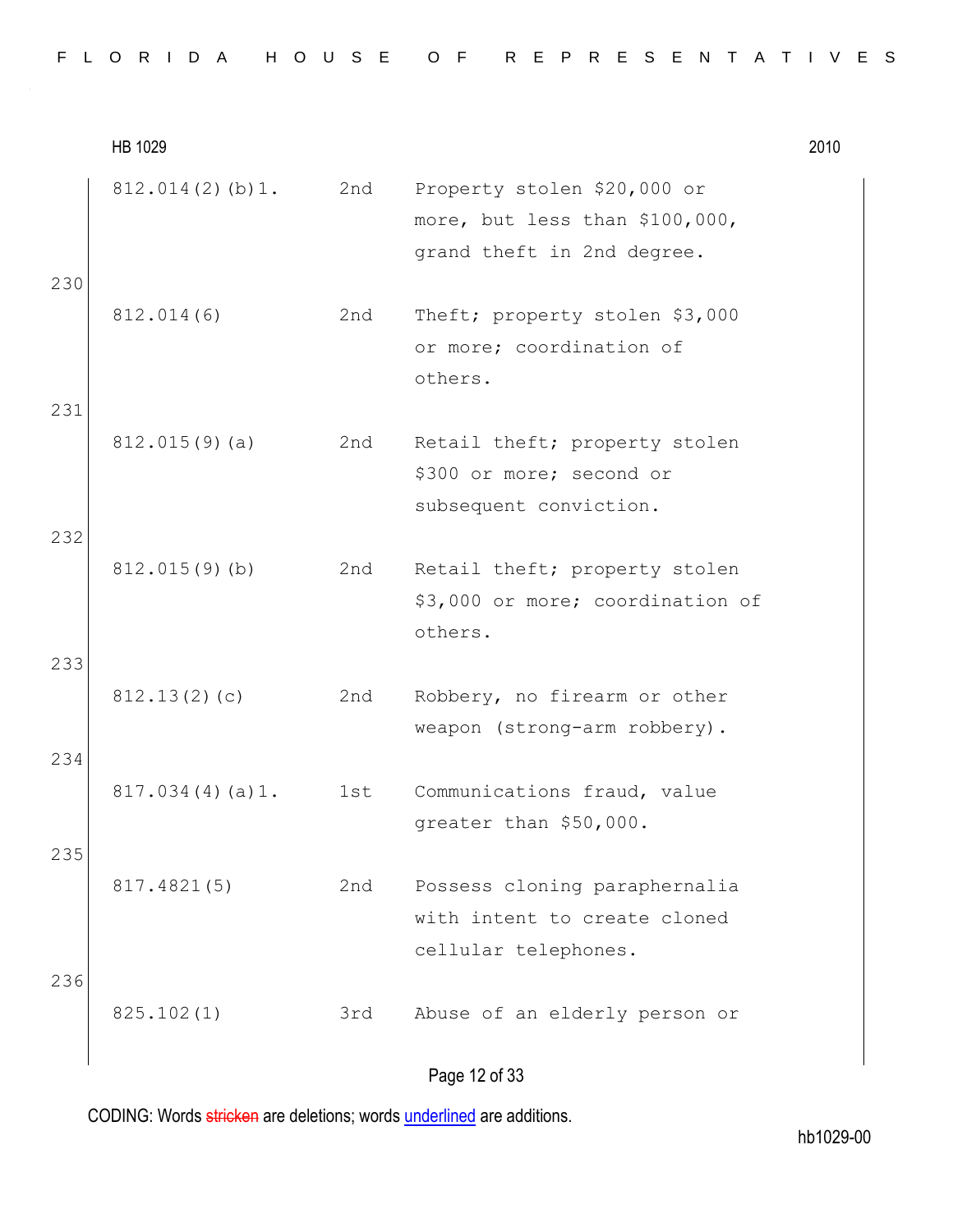|  |  |  |  |  |  | FLORIDA HOUSE OF REPRESENTATIVES |  |  |  |  |  |  |  |  |
|--|--|--|--|--|--|----------------------------------|--|--|--|--|--|--|--|--|
|  |  |  |  |  |  |                                  |  |  |  |  |  |  |  |  |

|            | HB 1029            |     |                                                                                                    | 2010 |
|------------|--------------------|-----|----------------------------------------------------------------------------------------------------|------|
|            |                    |     | disabled adult.                                                                                    |      |
| 237        | 825.102(3)(c)      | 3rd | Neglect of an elderly person or<br>disabled adult.                                                 |      |
| 238        | 825.1025(3)        | 3rd | Lewd or lascivious molestation<br>of an elderly person or<br>disabled adult.                       |      |
| 239        | 825.103(2)(c)      | 3rd | Exploiting an elderly person or<br>disabled adult and property is<br>valued at less than \$20,000. |      |
| 240<br>241 | 827.03(1)          | 3rd | Abuse of a child.                                                                                  |      |
| 242        | 827.03(3)(c)       | 3rd | Neglect of a child.                                                                                |      |
| 243        | $827.071(2)$ & (3) | 2nd | Use or induce a child in a<br>sexual performance, or promote<br>or direct such performance.        |      |
| 244        | 836.05             | 2nd | Threats; extortion.                                                                                |      |
|            | 836.10             | 2nd | Written threats to kill or do<br>bodily injury.                                                    |      |
| 245        | 843.12             | 3rd | Aids or assists person to                                                                          |      |
|            |                    |     | Dogo 12 of 22                                                                                      |      |

Page 13 of 33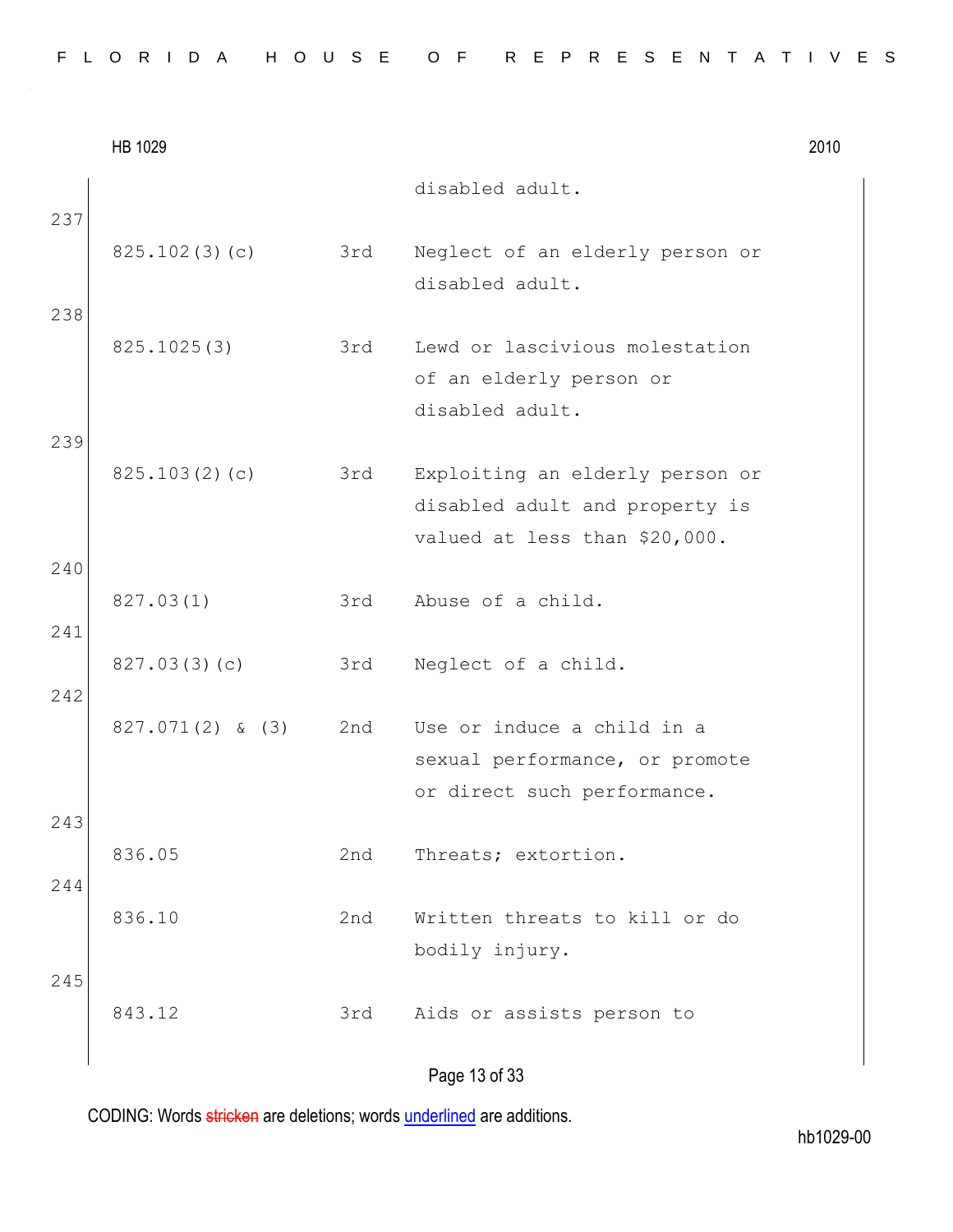|            | HB 1029        |     |                                                                                                                                                                              | 2010 |
|------------|----------------|-----|------------------------------------------------------------------------------------------------------------------------------------------------------------------------------|------|
| 246        |                |     | escape.                                                                                                                                                                      |      |
|            | 847.011        | 3rd | Distributing, offering to<br>distribute, or possessing with<br>intent to distribute obscene<br>materials depicting minors.                                                   |      |
| 247<br>248 | 847.012        | 3rd | Knowingly using a minor in the<br>production of materials harmful<br>to minors.                                                                                              |      |
|            | 847.0135(2)    | 3rd | Facilitates sexual conduct of<br>or with a minor or the visual<br>depiction of such conduct.                                                                                 |      |
| 249        | 914.23         | 2nd | Retaliation against a witness,<br>victim, or informant, with<br>bodily injury.                                                                                               |      |
| 250        | 944.35(3)(a)2. | 3rd | Committing malicious battery<br>upon or inflicting cruel or<br>inhuman treatment on an inmate<br>or offender on community<br>supervision, resulting in great<br>bodily harm. |      |
| 251<br>252 | 944.40         | 2nd | Escapes.<br>r on                                                                                                                                                             |      |

Page 14 of 33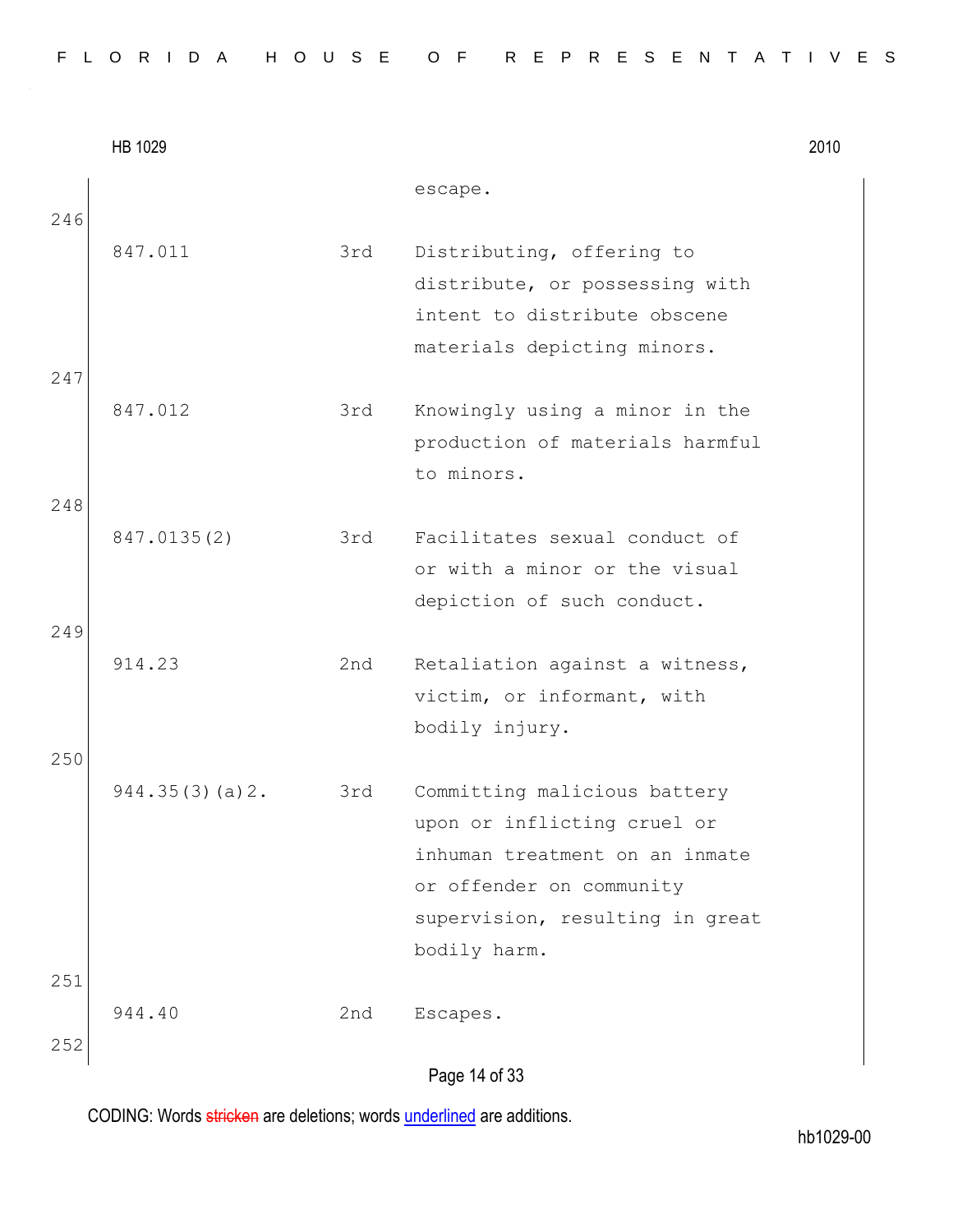|            | HB 1029             |        |                                                                                                                                                                | 2010 |
|------------|---------------------|--------|----------------------------------------------------------------------------------------------------------------------------------------------------------------|------|
| 253        | 944.46              | 3rd    | Harboring, concealing, aiding<br>escaped prisoners.                                                                                                            |      |
|            | 944.47(1)(a)5.      | 2nd    | Introduction of contraband<br>(firearm, weapon, or explosive)<br>into correctional facility.                                                                   |      |
| 254<br>255 | 951.22(1)           | 3rd    | Intoxicating drug, firearm, or<br>weapon introduced into county<br>facility.                                                                                   |      |
| 256<br>257 | (g)<br>LEVEL 7      |        |                                                                                                                                                                |      |
|            | Florida             | Felony |                                                                                                                                                                |      |
| 258        | Statute             | Degree | Description                                                                                                                                                    |      |
|            | $316.027(1)(c)$ +b+ | 1st    | Accident involving death,<br>failure to stop; leaving scene.                                                                                                   |      |
| 259        | 316.193(3)(c)2.     | 3rd    | DUI resulting in serious bodily<br>injury.                                                                                                                     |      |
| 260        | 316.1935(3)(b)      | 1st    | Causing serious bodily injury<br>or death to another person;<br>driving at high speed or with<br>wanton disregard for safety<br>while fleeing or attempting to |      |
|            |                     |        | Dogo $15$ of 22                                                                                                                                                |      |

Page 15 of 33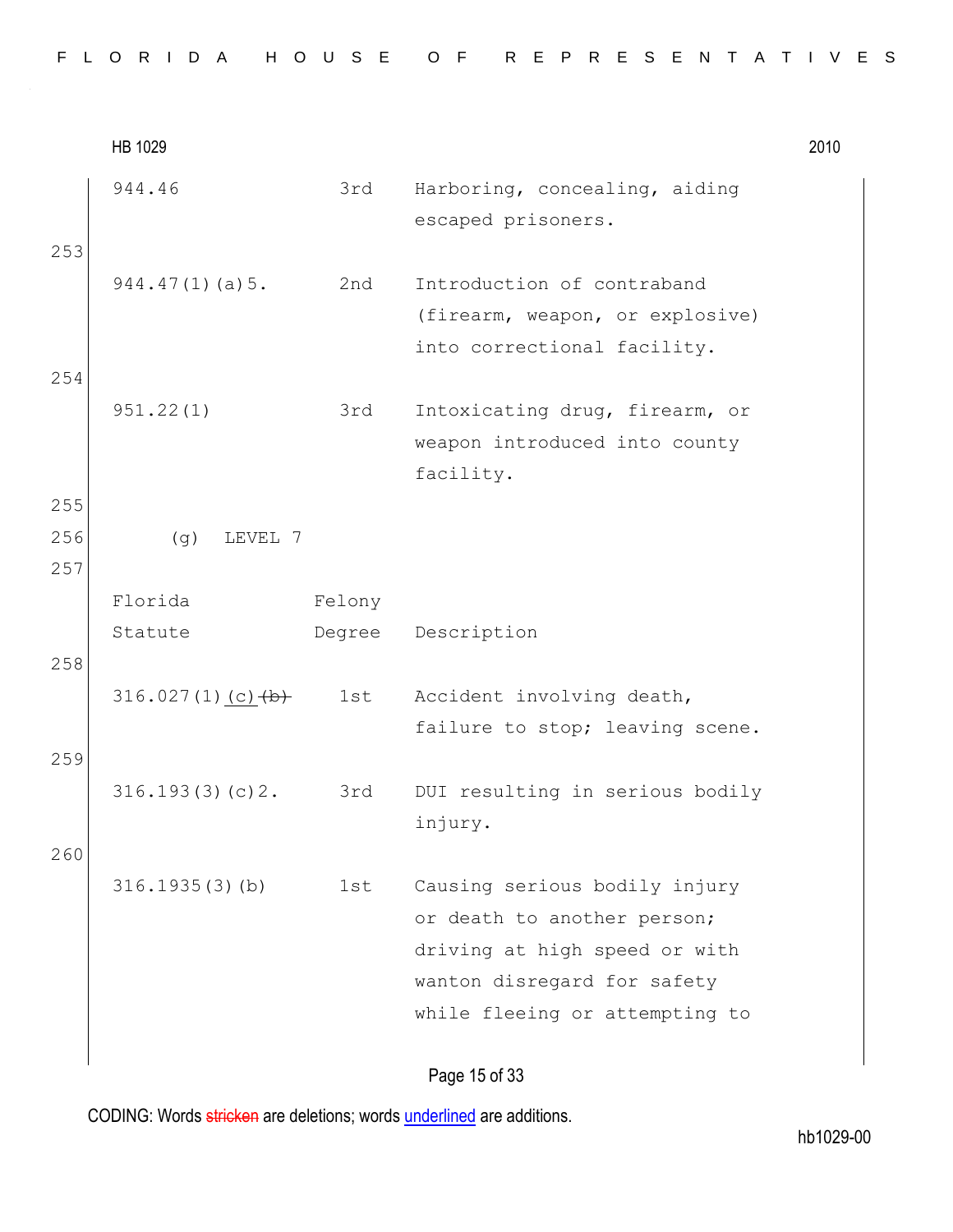|     | HB 1029                 |     |                                                                                                                                                          | 2010 |
|-----|-------------------------|-----|----------------------------------------------------------------------------------------------------------------------------------------------------------|------|
| 261 |                         |     | elude law enforcement officer<br>who is in a patrol vehicle with<br>siren and lights activated.                                                          |      |
|     | 327.35(3)(c)2.          | 3rd | Vessel BUI resulting in serious<br>bodily injury.                                                                                                        |      |
| 262 | 402.319(2)              | 2nd | Misrepresentation and<br>negligence or intentional act<br>resulting in great bodily harm,<br>permanent disfiguration,<br>permanent disability, or death. |      |
| 263 | 409.920(2)(b)1.a.       | 3rd | Medicaid provider fraud;<br>\$10,000 or less.                                                                                                            |      |
| 264 | $409.920(2)$ (b) $1.b.$ | 2nd | Medicaid provider fraud; more<br>than \$10,000, but less than<br>\$50,000.                                                                               |      |
| 265 | 456.065(2)              | 3rd | Practicing a health care                                                                                                                                 |      |
| 266 |                         |     | profession without a license.                                                                                                                            |      |
| 267 | 456.065(2)              | 2nd | Practicing a health care<br>profession without a license<br>which results in serious bodily<br>injury.                                                   |      |
|     |                         |     |                                                                                                                                                          |      |

Page 16 of 33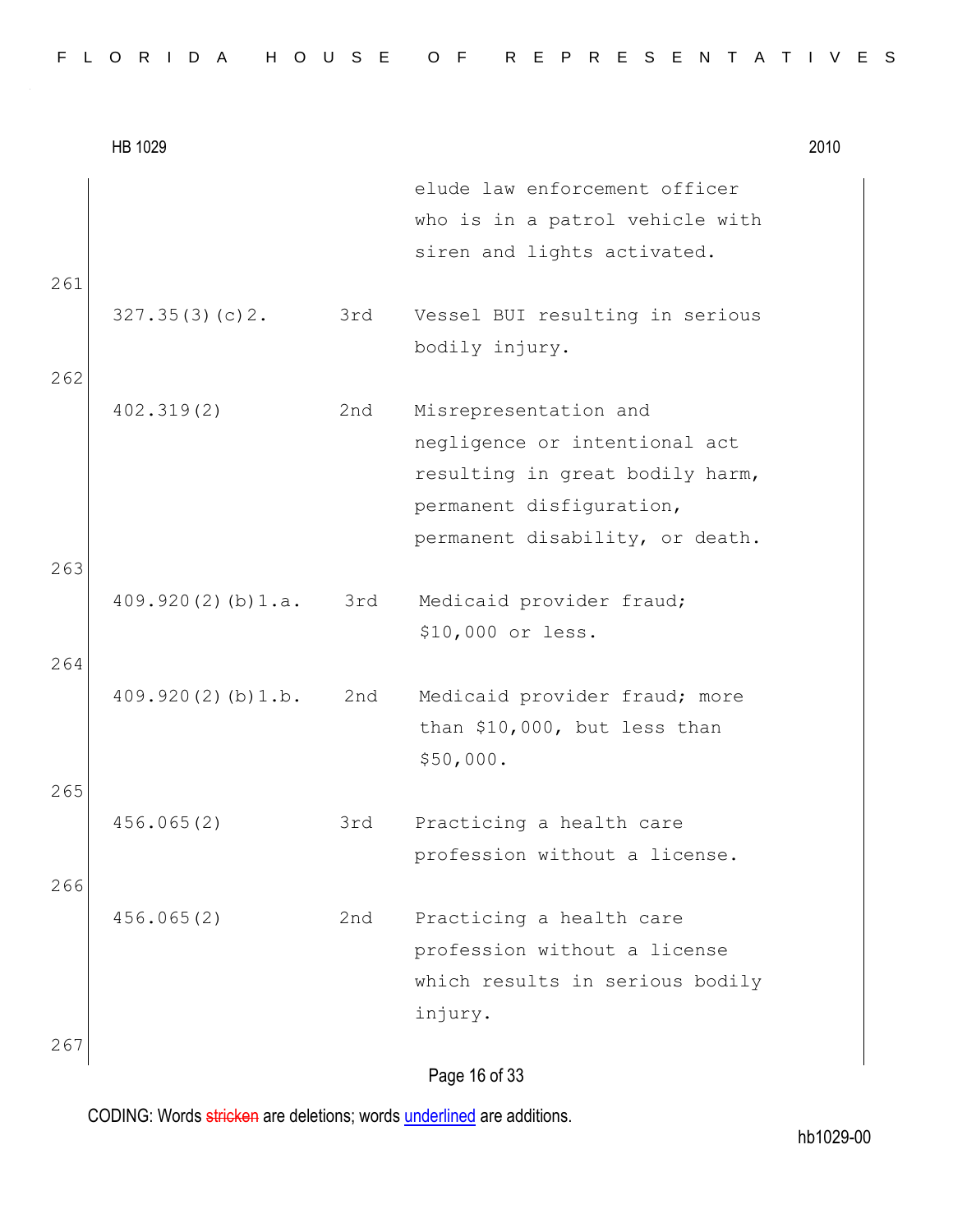|     | HB 1029    |     |                                                              | 2010 |
|-----|------------|-----|--------------------------------------------------------------|------|
|     | 458.327(1) | 3rd | Practicing medicine without a<br>license.                    |      |
| 268 | 459.013(1) | 3rd | Practicing osteopathic medicine<br>without a license.        |      |
| 269 | 460.411(1) | 3rd | Practicing chiropractic<br>medicine without a license.       |      |
| 270 | 461.012(1) | 3rd | Practicing podiatric medicine<br>without a license.          |      |
| 271 | 462.17     | 3rd | Practicing naturopathy without<br>a license.                 |      |
| 272 | 463.015(1) | 3rd | Practicing optometry without a<br>license.                   |      |
| 273 | 464.016(1) | 3rd | Practicing nursing without a<br>license.                     |      |
| 274 | 465.015(2) | 3rd | Practicing pharmacy without a<br>license.                    |      |
| 275 | 466.026(1) | 3rd | Practicing dentistry or dental<br>hygiene without a license. |      |
| 276 |            |     |                                                              |      |
|     |            |     | Page 17 of 33                                                |      |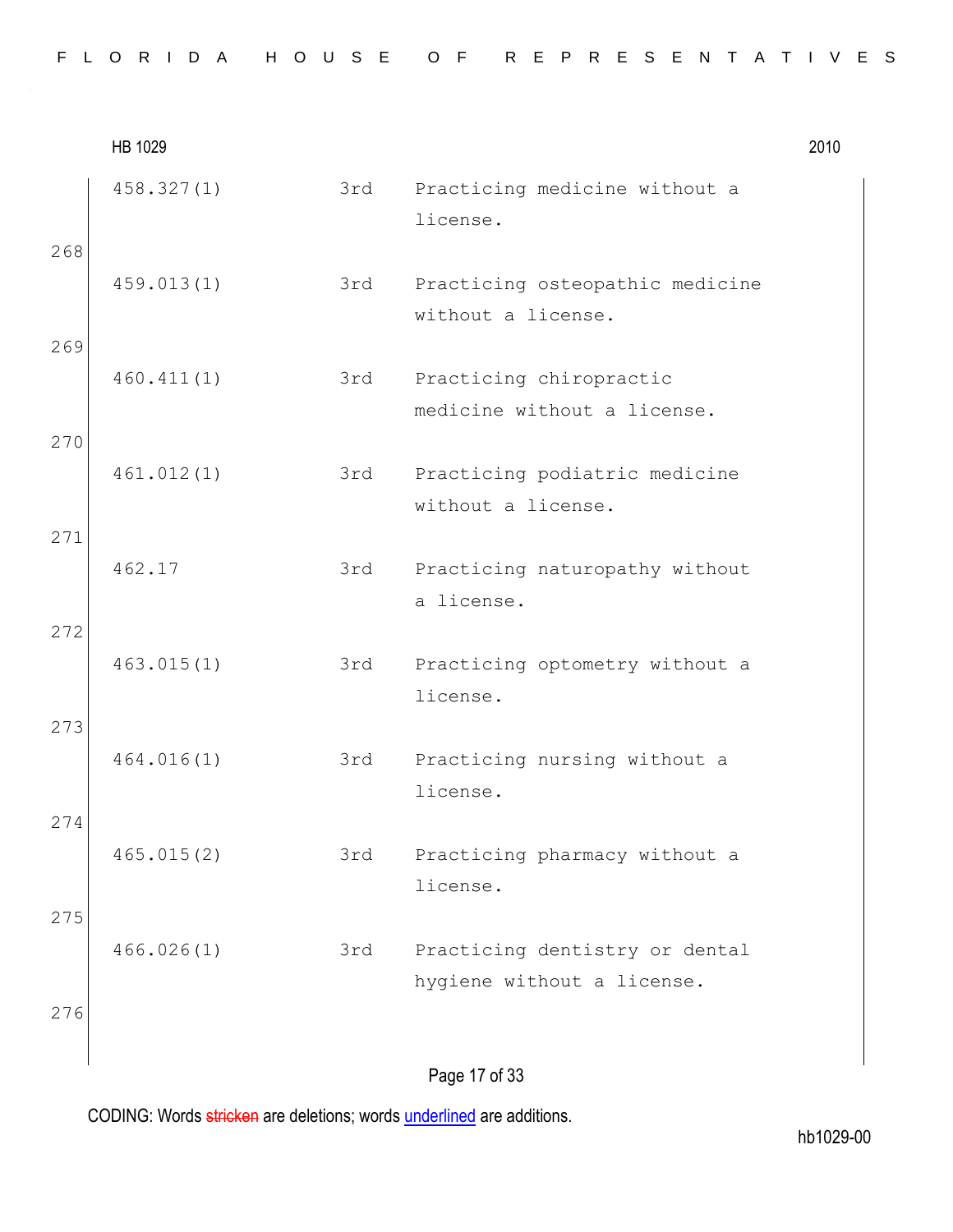|            | HB 1029            |     |                                                                                                                                                                                     | 2010 |
|------------|--------------------|-----|-------------------------------------------------------------------------------------------------------------------------------------------------------------------------------------|------|
| 277        | 467.201            | 3rd | Practicing midwifery without a<br>license.                                                                                                                                          |      |
|            | 468.366            | 3rd | Delivering respiratory care<br>services without a license.                                                                                                                          |      |
| 278        | 483.828(1)         | 3rd | Practicing as clinical<br>laboratory personnel without a<br>license.                                                                                                                |      |
| 279        | 483.901(9)         | 3rd | Practicing medical physics<br>without a license.                                                                                                                                    |      |
| 280<br>281 | 484.013(1)(c)      | 3rd | Preparing or dispensing optical<br>devices without a prescription.                                                                                                                  |      |
|            | 484.053            | 3rd | Dispensing hearing aids without<br>a license.                                                                                                                                       |      |
| 282<br>283 | 494.0018(2)        | 1st | Conviction of any violation of<br>ss. 494.001-494.0077 in which<br>the total money and property<br>unlawfully obtained exceeded<br>\$50,000 and there were five or<br>more victims. |      |
|            | $560.123(8)(b)1$ . | 3rd | Failure to report currency or                                                                                                                                                       |      |
|            |                    |     |                                                                                                                                                                                     |      |

# Page 18 of 33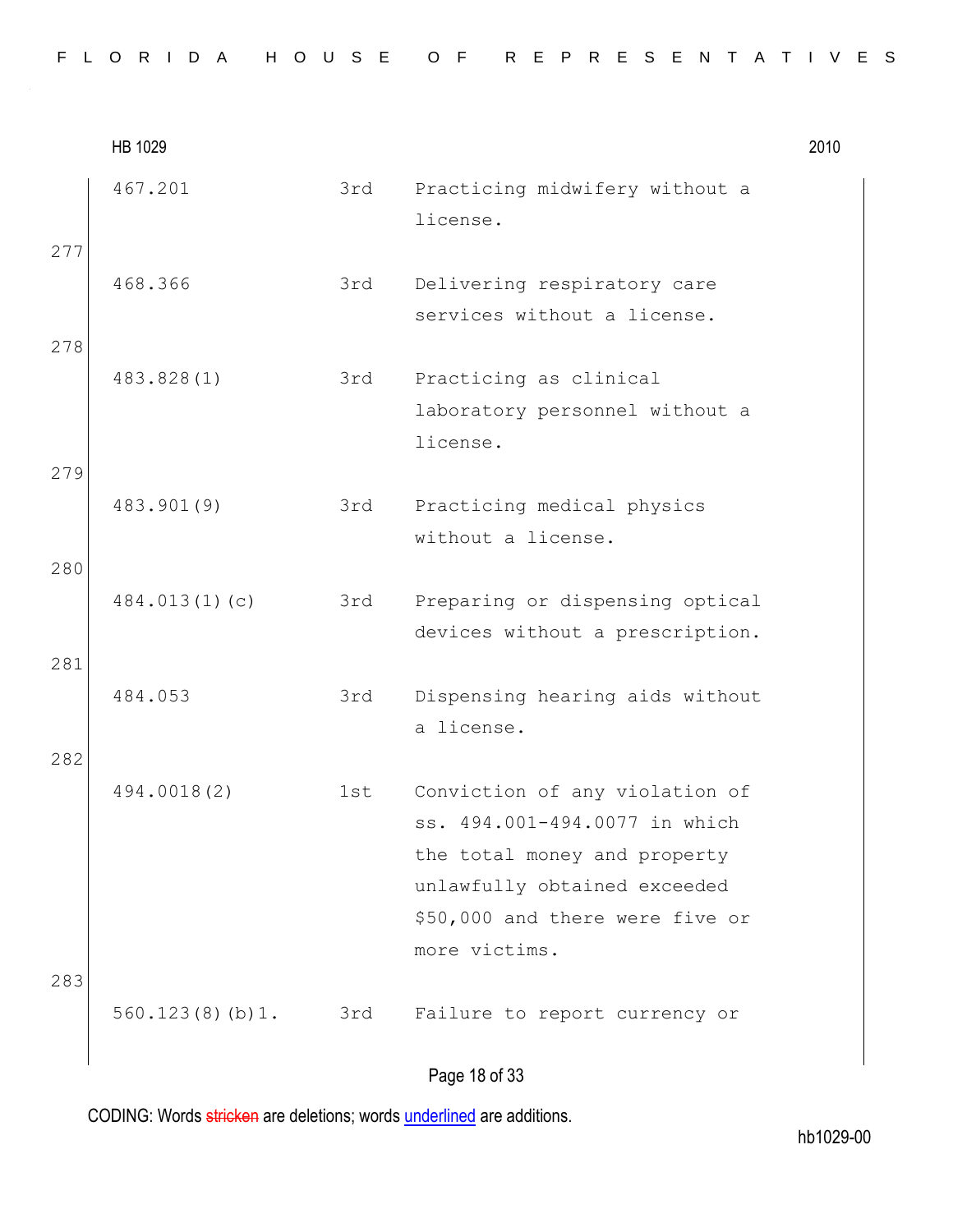|     | HB 1029             |     |                                                                                                                                            | 2010 |
|-----|---------------------|-----|--------------------------------------------------------------------------------------------------------------------------------------------|------|
| 284 |                     |     | payment instruments exceeding<br>\$300 but less than \$20,000 by a<br>money services business.                                             |      |
|     | 560.125(5)(a)       | 3rd | Money services business by<br>unauthorized person, currency<br>or payment instruments<br>exceeding \$300 but less than<br>\$20,000.        |      |
| 285 |                     |     |                                                                                                                                            |      |
|     | 655.50(10)(b)1. 3rd |     | Failure to report financial<br>transactions exceeding \$300 but<br>less than \$20,000 by financial<br>institution.                         |      |
| 286 |                     |     |                                                                                                                                            |      |
|     | 775.21(10)(a)       | 3rd | Sexual predator; failure to<br>register; failure to renew<br>driver's license or<br>identification card; other<br>registration violations. |      |
| 287 |                     |     |                                                                                                                                            |      |
| 288 | 775.21(10)(b)       | 3rd | Sexual predator working where<br>children regularly congregate.                                                                            |      |
|     | 775.21(10)(g)       | 3rd | Failure to report or providing<br>false information about a<br>sexual predator; harbor or                                                  |      |

Page 19 of 33

CODING: Words stricken are deletions; words underlined are additions.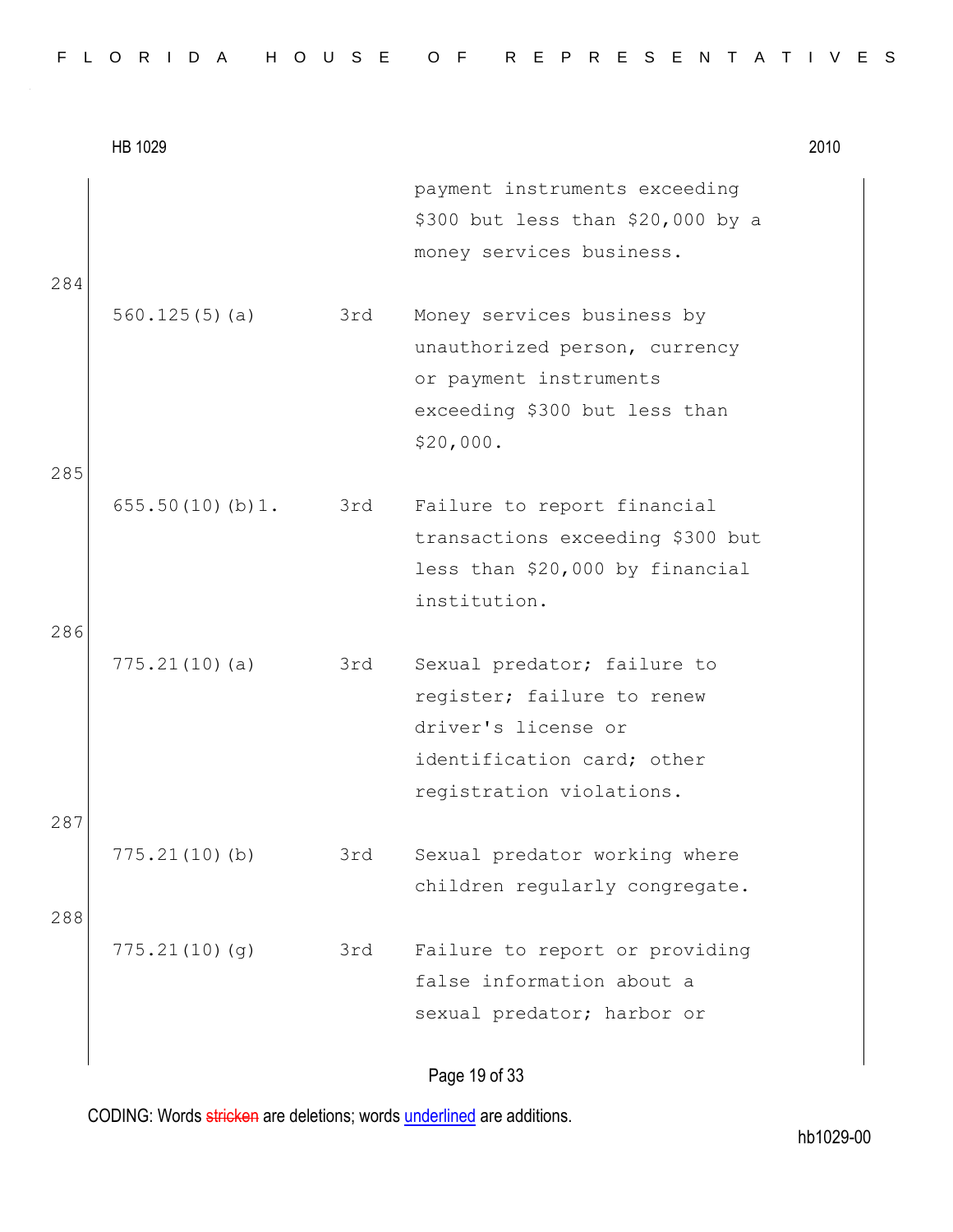|  |  |  | FLORIDA HOUSE OF REPRESENTATIVES |  |  |  |  |  |  |  |  |  |  |  |  |
|--|--|--|----------------------------------|--|--|--|--|--|--|--|--|--|--|--|--|
|  |  |  |                                  |  |  |  |  |  |  |  |  |  |  |  |  |

|     | HB 1029         |     |                                                                  | 2010 |
|-----|-----------------|-----|------------------------------------------------------------------|------|
|     |                 |     | conceal a sexual predator.                                       |      |
| 289 | 782.051(3)      | 2nd | Attempted felony murder of a                                     |      |
|     |                 |     | person by a person other than<br>the perpetrator or the          |      |
|     |                 |     | perpetrator of an attempted                                      |      |
|     |                 |     | felony.                                                          |      |
| 290 |                 |     |                                                                  |      |
|     | 782.07(1)       | 2nd | Killing of a human being by the<br>act, procurement, or culpable |      |
|     |                 |     | negligence of another                                            |      |
|     |                 |     | (manslaughter).                                                  |      |
| 291 |                 |     |                                                                  |      |
|     | 782.071         | 2nd | Killing of a human being or                                      |      |
|     |                 |     | viable fetus by the operation                                    |      |
|     |                 |     | of a motor vehicle in a                                          |      |
|     |                 |     | reckless manner (vehicular                                       |      |
|     |                 |     | homicide).                                                       |      |
| 292 |                 |     |                                                                  |      |
|     | 782.072         | 2nd | Killing of a human being by the                                  |      |
|     |                 |     | operation of a vessel in a                                       |      |
|     |                 |     | reckless manner (vessel                                          |      |
| 293 |                 |     | homicide).                                                       |      |
|     | 784.045(1)(a)1. | 2nd | Aggravated battery;                                              |      |
|     |                 |     | intentionally causing great                                      |      |
|     |                 |     | bodily harm or disfigurement.                                    |      |
| 294 |                 |     |                                                                  |      |
|     |                 |     | Page 20 of 33                                                    |      |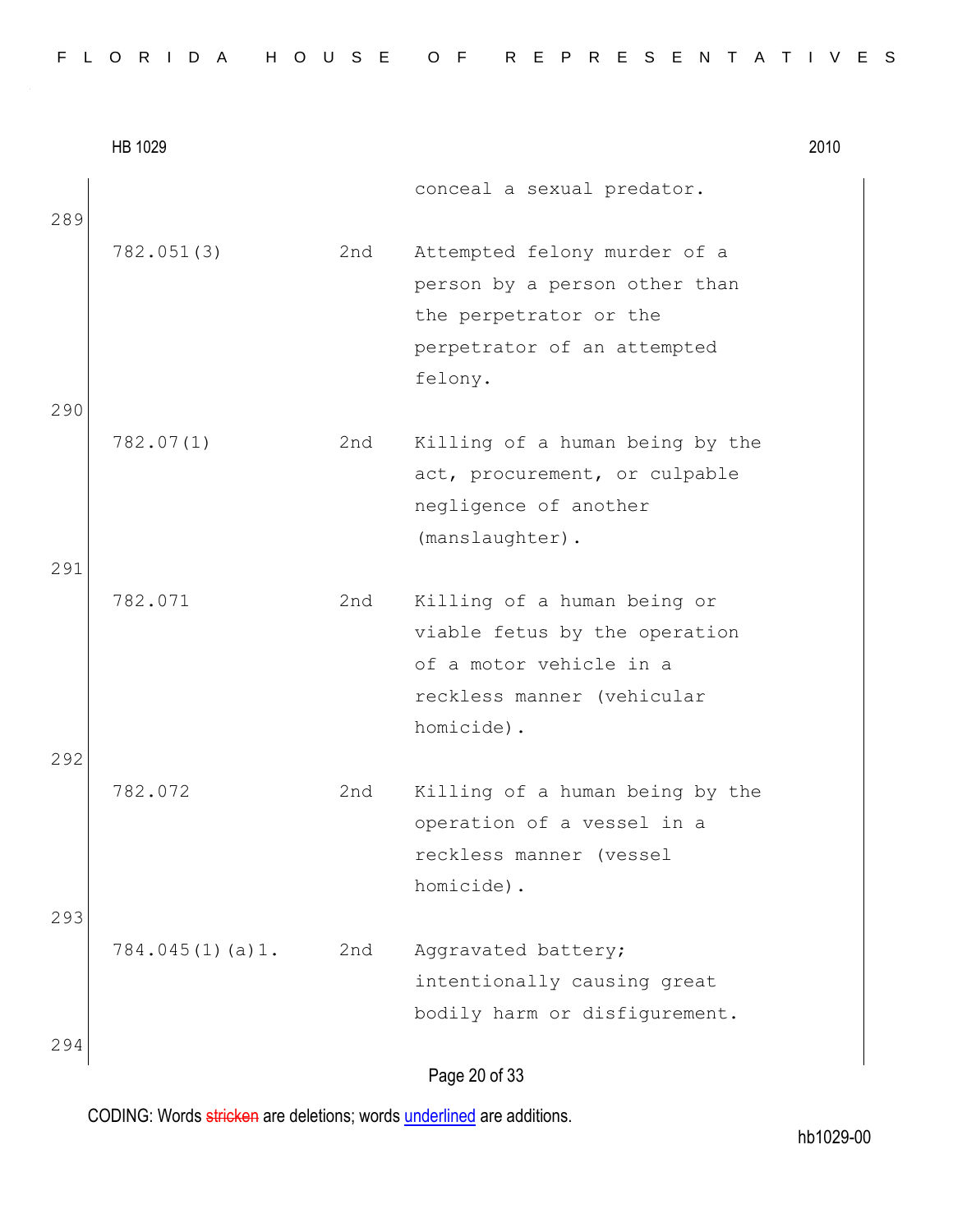|     | HB 1029         |     |                                                                        | 2010 |
|-----|-----------------|-----|------------------------------------------------------------------------|------|
|     | 784.045(1)(a)2. | 2nd | Aggravated battery; using<br>deadly weapon.                            |      |
| 295 | 784.045(1)(b)   | 2nd | Aggravated battery; perpetrator<br>aware victim pregnant.              |      |
| 296 | 784.048(4)      | 3rd | Aggravated stalking; violation<br>of injunction or court order.        |      |
| 297 | 784.048(7)      | 3rd | Aggravated stalking; violation<br>of court order.                      |      |
| 298 | 784.07(2)(d)    | 1st | Aggravated battery on law<br>enforcement officer.                      |      |
| 299 | 784.074(1)(a)   | 1st | Aggravated battery on sexually<br>violent predators facility<br>staff. |      |
| 300 | 784.08(2)(a)    | 1st | Aggravated battery on a person<br>65 years of age or older.            |      |
| 301 | 784.081(1)      | 1st | Aggravated battery on specified<br>official or employee.               |      |
| 302 | 784.082(1)      | 1st | Aggravated battery by detained<br>person on visitor or other           |      |
|     |                 |     |                                                                        |      |

Page 21 of 33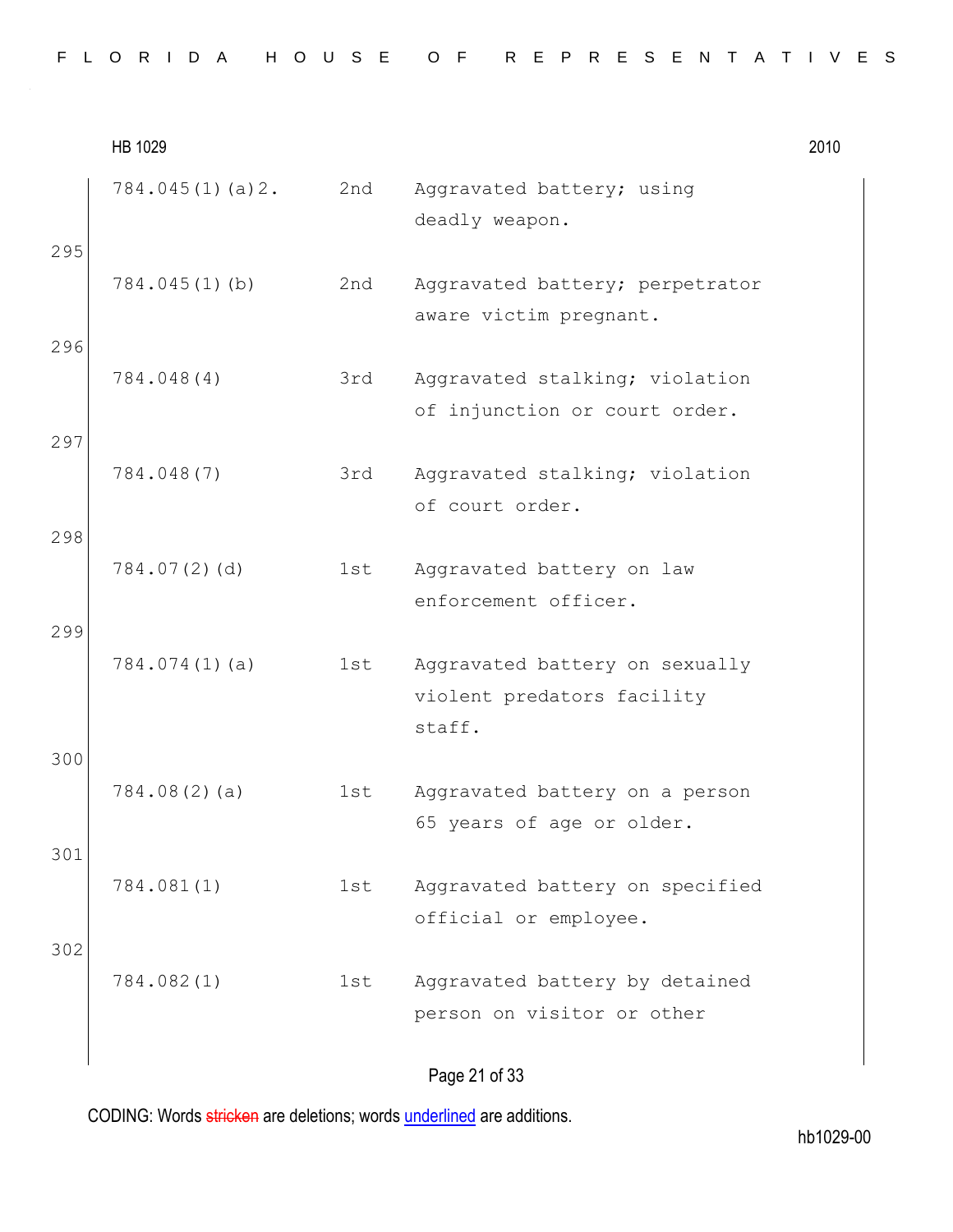|  |  |  |  |  |  | FLORIDA HOUSE OF REPRESENTATIVES |  |  |  |  |  |  |  |  |
|--|--|--|--|--|--|----------------------------------|--|--|--|--|--|--|--|--|
|  |  |  |  |  |  |                                  |  |  |  |  |  |  |  |  |

|     | HB 1029    |     |                                 | 2010 |
|-----|------------|-----|---------------------------------|------|
|     |            |     | detainee.                       |      |
| 303 |            |     |                                 |      |
|     | 784.083(1) | 1st | Aggravated battery on code      |      |
|     |            |     | inspector.                      |      |
| 304 |            |     |                                 |      |
|     | 790.07(4)  | 1st | Specified weapons violation     |      |
|     |            |     | subsequent to previous          |      |
|     |            |     | conviction of s. 790.07(1) or   |      |
|     |            |     | $(2)$ .                         |      |
| 305 |            |     |                                 |      |
|     | 790.16(1)  | 1st | Discharge of a machine gun      |      |
|     |            |     | under specified circumstances.  |      |
| 306 |            |     |                                 |      |
|     | 790.165(2) | 2nd | Manufacture, sell, possess, or  |      |
|     |            |     | deliver hoax bomb.              |      |
| 307 |            |     |                                 |      |
|     | 790.165(3) | 2nd | Possessing, displaying, or      |      |
|     |            |     | threatening to use any hoax     |      |
|     |            |     | bomb while committing or        |      |
| 308 |            |     | attempting to commit a felony.  |      |
|     | 790.166(3) | 2nd | Possessing, selling, using, or  |      |
|     |            |     | attempting to use a hoax weapon |      |
|     |            |     | of mass destruction.            |      |
| 309 |            |     |                                 |      |
|     | 790.166(4) | 2nd | Possessing, displaying, or      |      |
|     |            |     | threatening to use a hoax       |      |
|     |            |     |                                 |      |
|     |            |     | Page 22 of 33                   |      |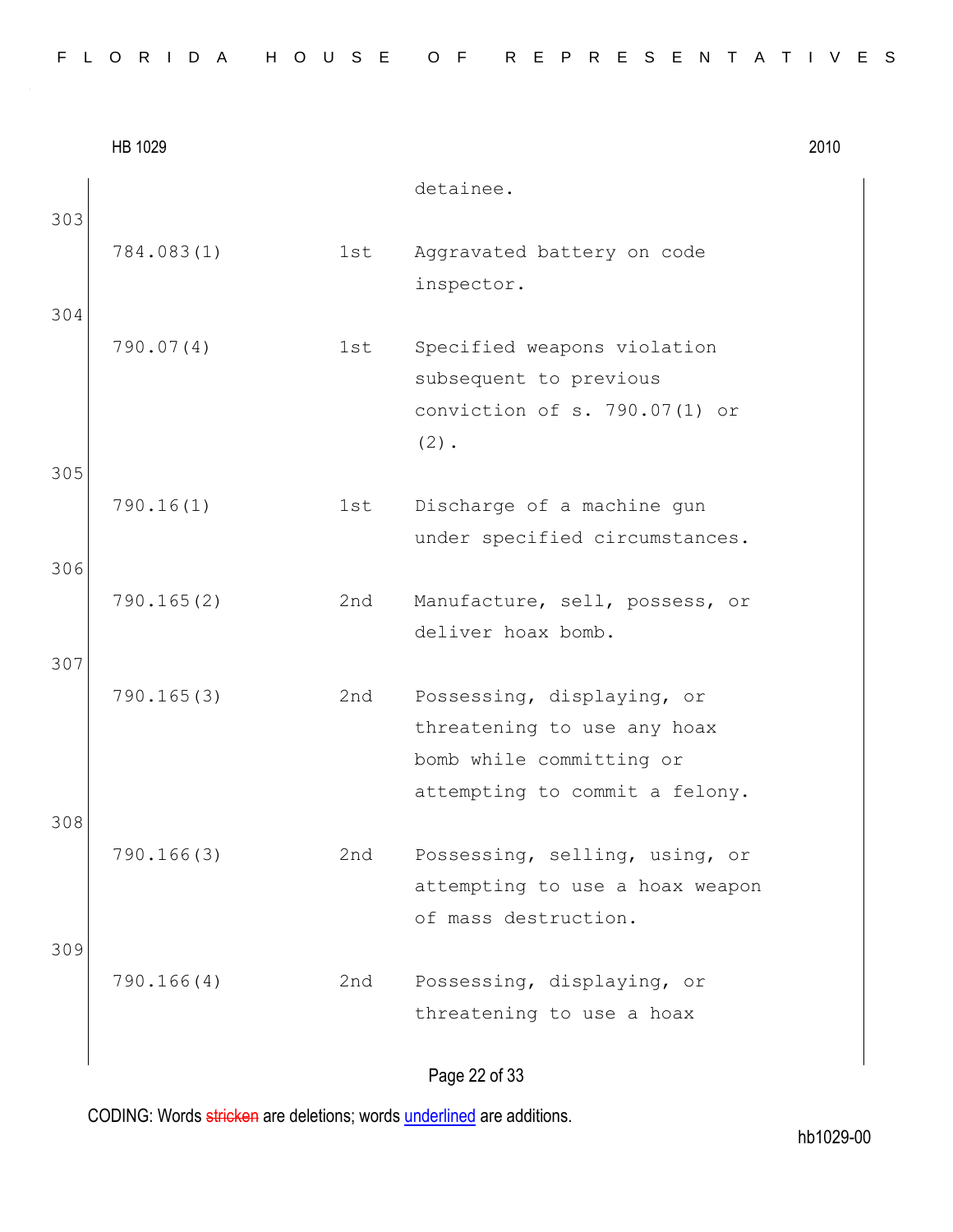|            | HB 1029        |     |                                                                                                                                                    | 2010 |
|------------|----------------|-----|----------------------------------------------------------------------------------------------------------------------------------------------------|------|
|            |                |     | weapon of mass destruction<br>while committing or attempting<br>to commit a felony.                                                                |      |
| 310<br>311 | 790.23         |     | 1st, PBL Possession of a firearm by a<br>person who qualifies for the<br>penalty enhancements provided<br>for in s. 874.04.                        |      |
| 312        | 794.08(4)      | 3rd | Female genital mutilation;<br>consent by a parent, quardian,<br>or a person in custodial<br>authority to a victim younger<br>than 18 years of age. |      |
| 313        | 796.03         | 2nd | Procuring any person under 16<br>years for prostitution.                                                                                           |      |
| 314        | 800.04(5)(c)1. | 2nd | Lewd or lascivious molestation;<br>victim less than 12 years of<br>age; offender less than 18<br>years.                                            |      |
|            | 800.04(5)(c)2. | 2nd | Lewd or lascivious molestation;<br>victim 12 years of age or older<br>but less than 16 years;<br>offender 18 years or older.                       |      |
| 315        |                |     | റാ ചാര                                                                                                                                             |      |

## Page 23 of 33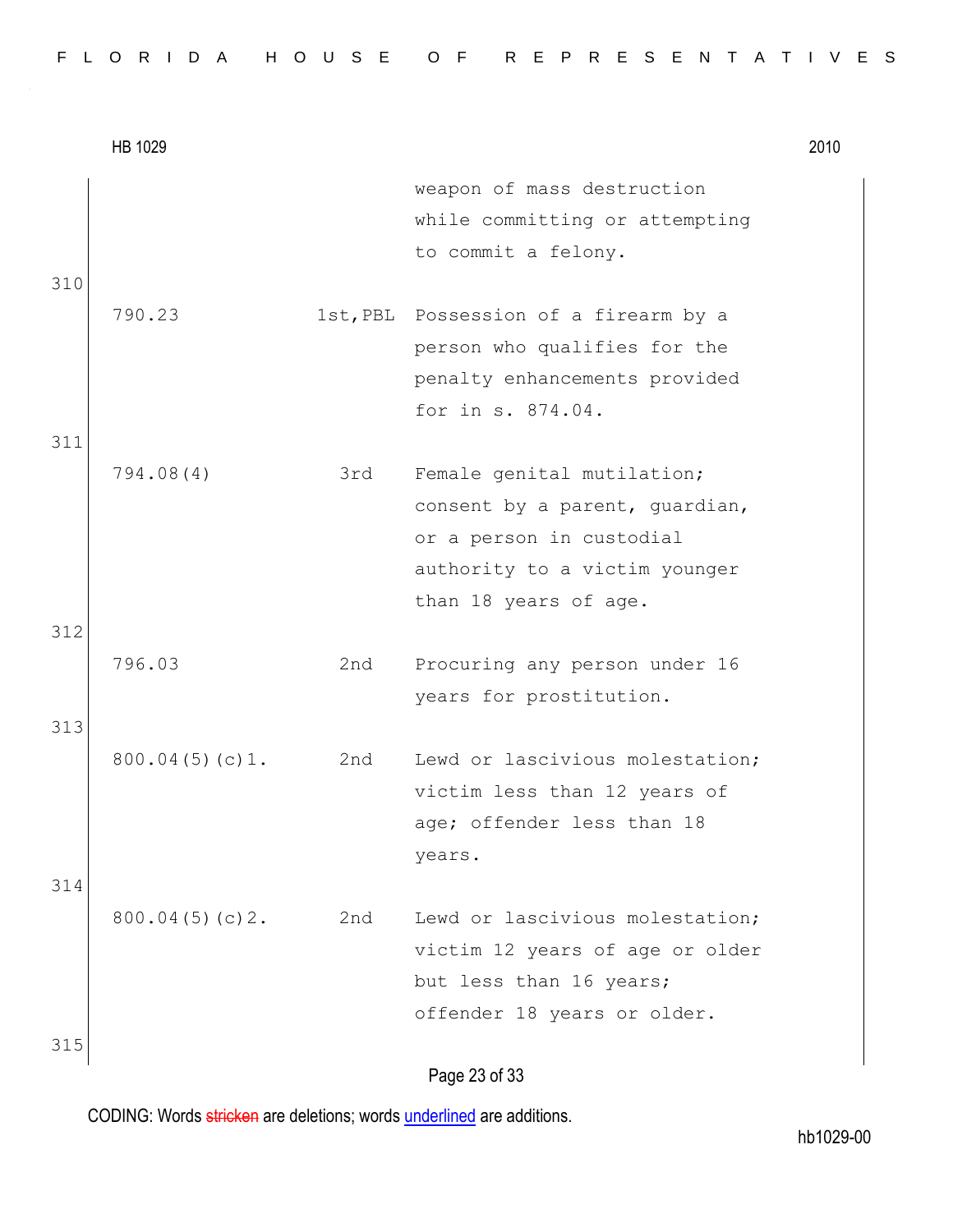|     | HB 1029         |     |                                                                                                                                                                                                     | 2010 |
|-----|-----------------|-----|-----------------------------------------------------------------------------------------------------------------------------------------------------------------------------------------------------|------|
| 316 | 806.01(2)       | 2nd | Maliciously damage structure by<br>fire or explosive.                                                                                                                                               |      |
|     | 810.02(3)(a)    | 2nd | Burglary of occupied dwelling;<br>unarmed; no assault or battery.                                                                                                                                   |      |
| 317 | 810.02(3)(b)    | 2nd | Burglary of unoccupied<br>dwelling; unarmed; no assault<br>or battery.                                                                                                                              |      |
| 318 | 810.02(3)(d)    | 2nd | Burglary of occupied                                                                                                                                                                                |      |
| 319 |                 |     | conveyance; unarmed; no assault<br>or battery.                                                                                                                                                      |      |
|     | 810.02(3)(e)    | 2nd | Burglary of authorized<br>emergency vehicle.                                                                                                                                                        |      |
| 320 | 812.014(2)(a)1. | 1st | Property stolen, valued at<br>\$100,000 or more or a<br>semitrailer deployed by a law<br>enforcement officer; property<br>stolen while causing other<br>property damage; 1st degree<br>grand theft. |      |
| 321 | 812.014(2)(b)2. | 2nd | Property stolen, cargo valued                                                                                                                                                                       |      |
|     |                 |     | at less than \$50,000, grand                                                                                                                                                                        |      |
|     |                 |     |                                                                                                                                                                                                     |      |

Page 24 of 33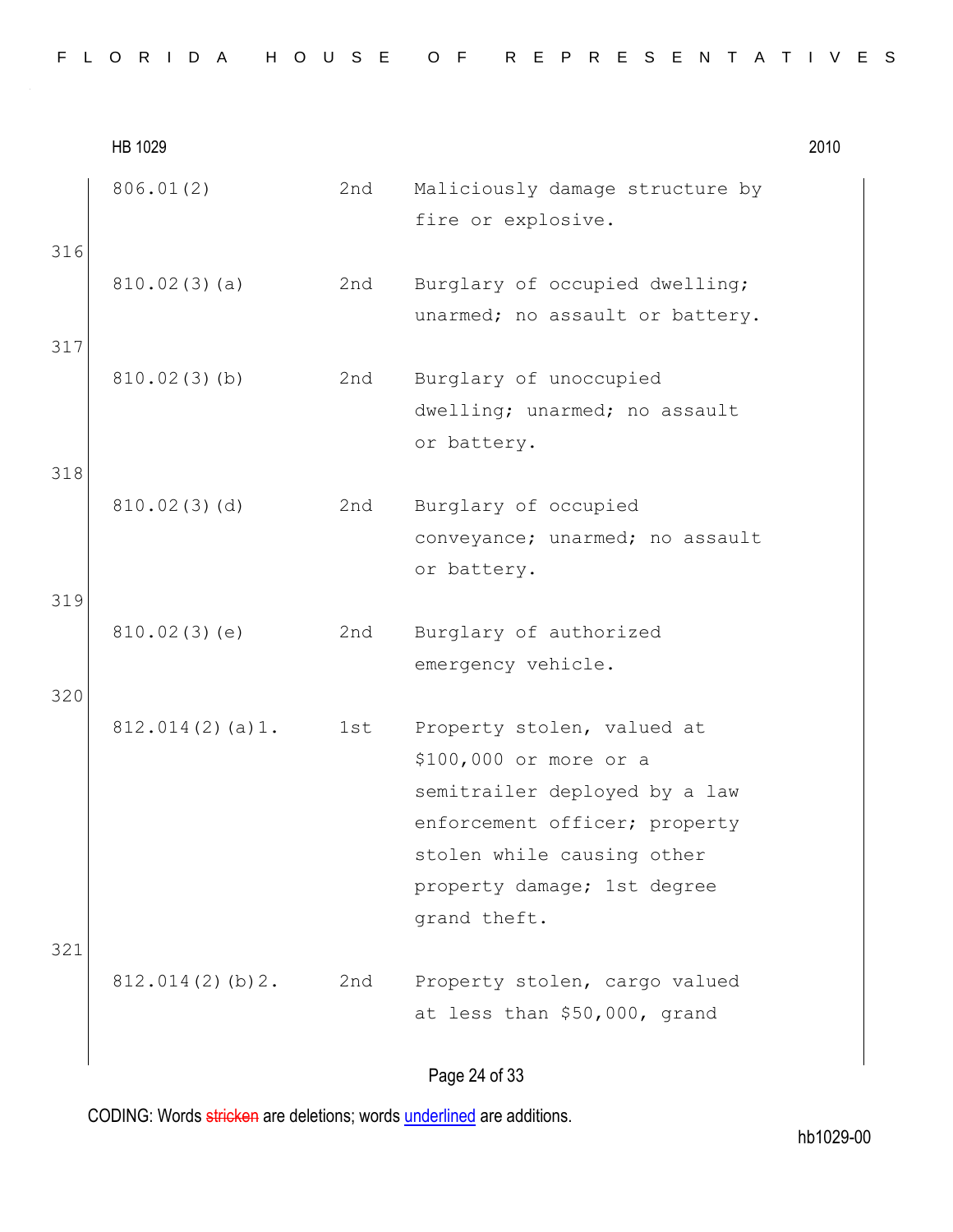|  |  |  |  |  |  | FLORIDA HOUSE OF REPRESENTATIVES |  |  |  |  |  |  |  |  |
|--|--|--|--|--|--|----------------------------------|--|--|--|--|--|--|--|--|
|  |  |  |  |  |  |                                  |  |  |  |  |  |  |  |  |

|     | HB 1029             |     |                                                                                              | 2010 |
|-----|---------------------|-----|----------------------------------------------------------------------------------------------|------|
| 322 |                     |     | theft in 2nd degree.                                                                         |      |
|     | $812.014(2)$ (b) 3. | 2nd | Property stolen, emergency<br>medical equipment; 2nd degree                                  |      |
| 323 |                     |     | grand theft.                                                                                 |      |
|     | 812.014(2)(b)4.     | 2nd | Property stolen, law<br>enforcement equipment from                                           |      |
| 324 |                     |     | authorized emergency vehicle.                                                                |      |
|     | 812.0145(2)(a)      | 1st | Theft from person 65 years of<br>age or older; \$50,000 or more.                             |      |
| 325 |                     |     |                                                                                              |      |
|     | 812.019(2)          | 1st | Stolen property; initiates,<br>organizes, plans, etc., the<br>theft of property and traffics |      |
| 326 |                     |     | in stolen property.                                                                          |      |
| 327 | 812.131(2)(a)       | 2nd | Robbery by sudden snatching.                                                                 |      |
|     | 812.133(2)(b)       | 1st | Carjacking; no firearm, deadly<br>weapon, or other weapon.                                   |      |
| 328 |                     |     |                                                                                              |      |
|     | 817.234(8)(a)       | 2nd | Solicitation of motor vehicle<br>accident victims with intent to<br>defraud.                 |      |
| 329 |                     |     | Page 25 of 33                                                                                |      |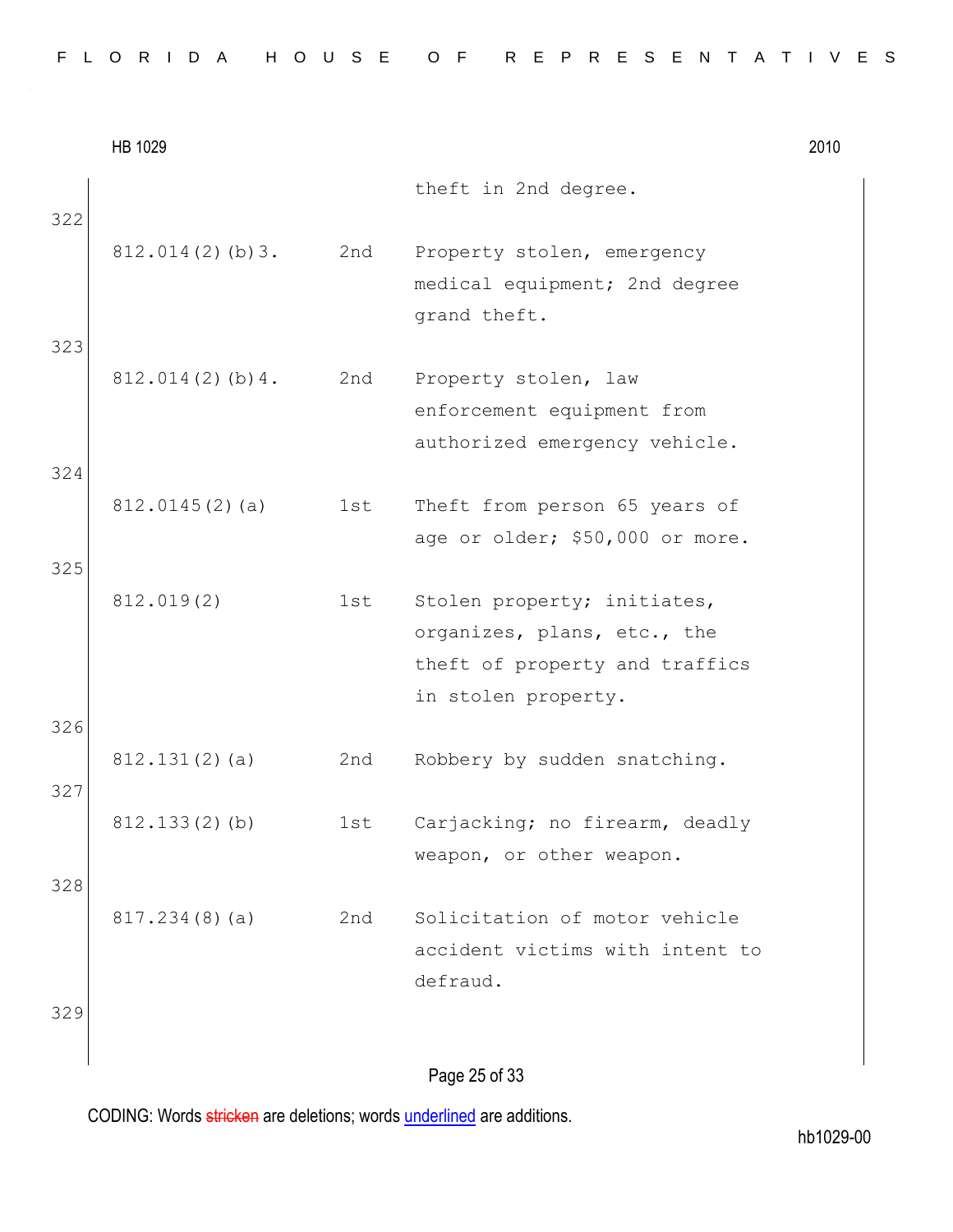|  |  |  |  |  | FLORIDA HOUSE OF REPRESENTATIVES |  |  |  |  |  |  |  |  |
|--|--|--|--|--|----------------------------------|--|--|--|--|--|--|--|--|
|  |  |  |  |  |                                  |  |  |  |  |  |  |  |  |

HB 1029 2010 817.234(9) 2nd Organizing, planning, or participating in an intentional motor vehicle collision. 330 817.234(11)(c) 1st Insurance fraud; property value \$100,000 or more. 331 817.2341(2)(b) & (3)(b) 1st Making false entries of material fact or false statements regarding property values relating to the solvency of an insuring entity which are a significant cause of the insolvency of that entity. 332 825.102(3)(b) 2nd Neglecting an elderly person or disabled adult causing great bodily harm, disability, or disfigurement. 333 825.103(2)(b) 2nd Exploiting an elderly person or disabled adult and property is valued at \$20,000 or more, but less than \$100,000. 334 827.03(3)(b) 2nd Neglect of a child causing great bodily harm, disability,

## Page 26 of 33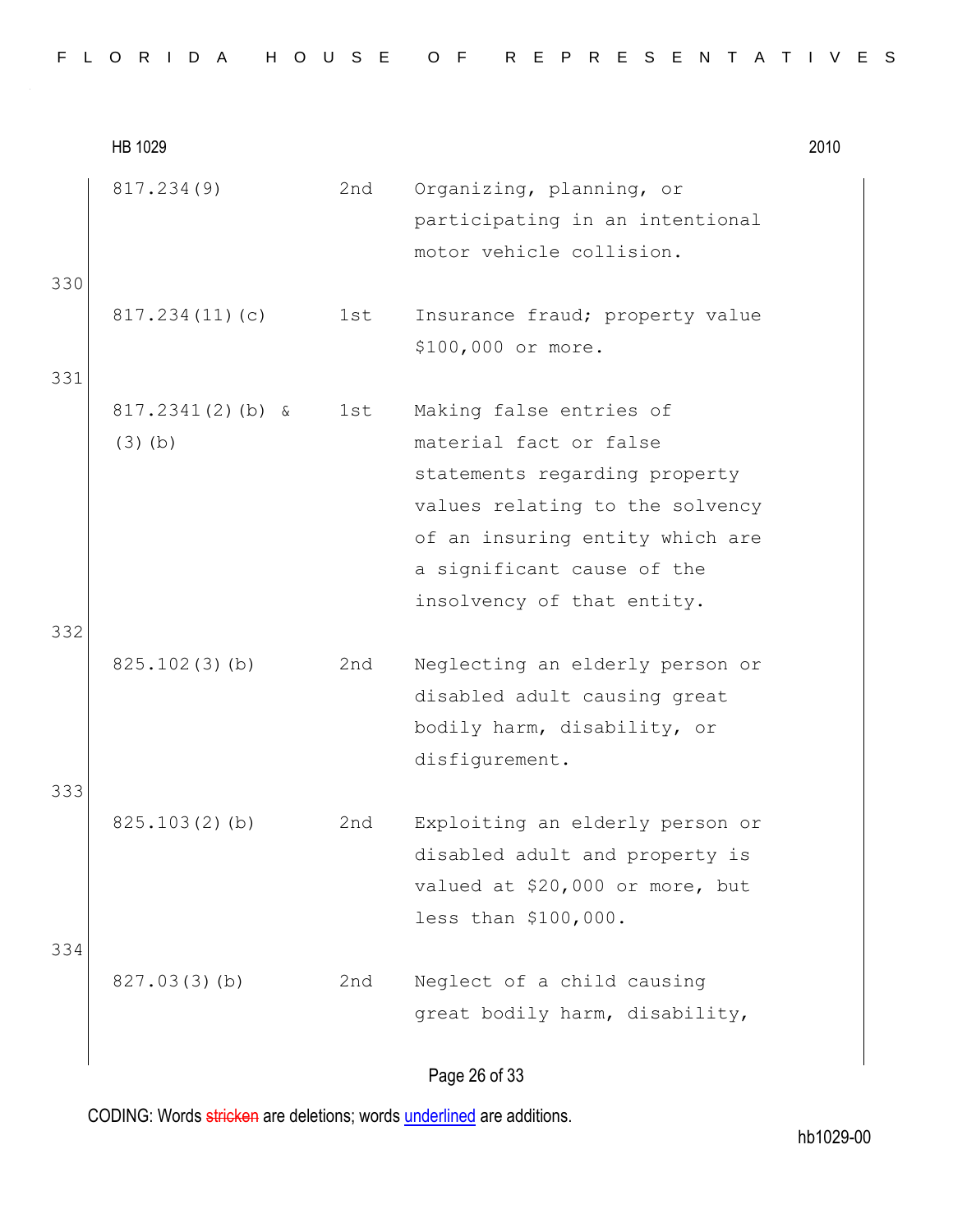|  |  |  | FLORIDA HOUSE OF REPRESENTATIVES |  |  |  |  |  |  |  |  |  |  |  |  |
|--|--|--|----------------------------------|--|--|--|--|--|--|--|--|--|--|--|--|
|  |  |  |                                  |  |  |  |  |  |  |  |  |  |  |  |  |

|     | HB 1029       |     |                                                                                           | 2010 |
|-----|---------------|-----|-------------------------------------------------------------------------------------------|------|
| 335 |               |     | or disfigurement.                                                                         |      |
|     | 827.04(3)     | 3rd | Impregnation of a child under<br>16 years of age by person 21                             |      |
| 336 |               |     | years of age or older.                                                                    |      |
|     | 837.05(2)     | 3rd | Giving false information about<br>alleged capital felony to a law<br>enforcement officer. |      |
| 337 |               |     |                                                                                           |      |
| 338 | 838.015       | 2nd | Bribery.                                                                                  |      |
|     | 838.016       | 2nd | Unlawful compensation or reward<br>for official behavior.                                 |      |
| 339 |               |     |                                                                                           |      |
|     | 838.021(3)(a) | 2nd | Unlawful harm to a public<br>servant.                                                     |      |
| 340 |               |     |                                                                                           |      |
| 341 | 838.22        | 2nd | Bid tampering.                                                                            |      |
|     | 847.0135(3)   | 3rd | Solicitation of a child, via a<br>computer service, to commit an<br>unlawful sex act.     |      |
| 342 |               |     |                                                                                           |      |
|     | 847.0135(4)   | 2nd | Traveling to meet a minor to<br>commit an unlawful sex act.                               |      |
| 343 |               |     |                                                                                           |      |
|     |               |     | Page 27 of 33                                                                             |      |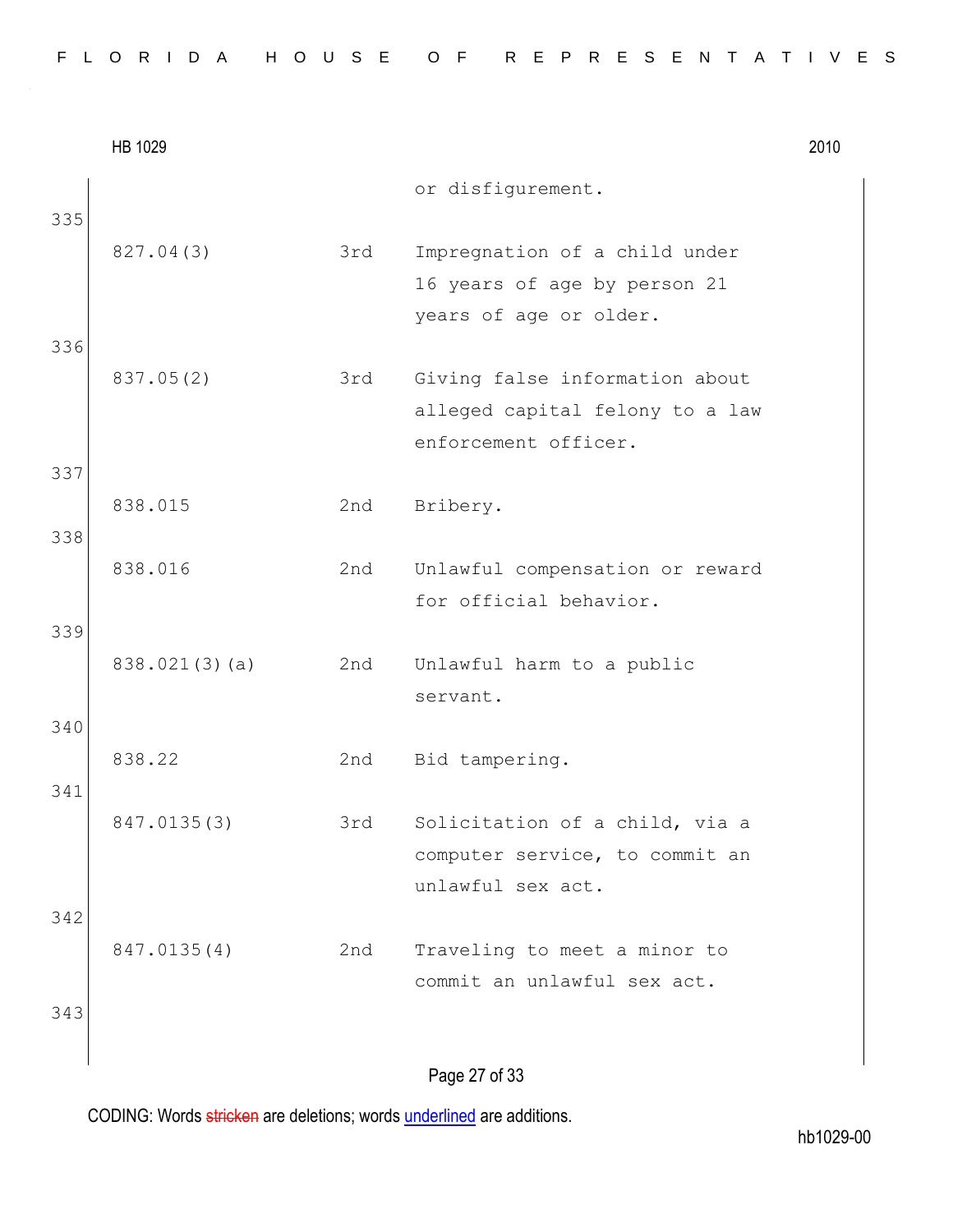|  |  |  |  |  |  | FLORIDA HOUSE OF REPRESENTATIVES |  |  |  |  |  |  |  |  |
|--|--|--|--|--|--|----------------------------------|--|--|--|--|--|--|--|--|
|  |  |  |  |  |  |                                  |  |  |  |  |  |  |  |  |

|            | HB 1029            |     |                                                                                                                                                                                                                                                                                                                                           | 2010 |
|------------|--------------------|-----|-------------------------------------------------------------------------------------------------------------------------------------------------------------------------------------------------------------------------------------------------------------------------------------------------------------------------------------------|------|
| 344        | 872.06             | 2nd | Abuse of a dead human body.                                                                                                                                                                                                                                                                                                               |      |
|            | 874.10             |     | 1st, PBL Knowingly initiates, organizes,<br>plans, finances, directs,                                                                                                                                                                                                                                                                     |      |
| 345        |                    |     | manages, or supervises criminal<br>gang-related activity.                                                                                                                                                                                                                                                                                 |      |
|            | 893.13(1)(c)1.     | 1st | Sell, manufacture, or deliver<br>cocaine (or other drug<br>prohibited under s.<br>$893.03(1)(a)$ , $(1)(b)$ , $(1)(d)$ ,<br>$(2)$ (a), $(2)$ (b), or $(2)$ (c) 4.)<br>within 1,000 feet of a child<br>care facility, school, or<br>state, county, or municipal<br>park or publicly owned<br>recreational facility or<br>community center. |      |
| 346<br>347 | 893.13(1)(e)1. 1st |     | Sell, manufacture, or deliver<br>cocaine or other drug<br>prohibited under s.<br>$893.03(1)(a)$ , $(1)(b)$ , $(1)(d)$ ,<br>$(2)$ (a), $(2)$ (b), or $(2)$ (c) 4.,<br>within 1,000 feet of property<br>used for religious services or<br>a specified business site.                                                                        |      |
|            |                    |     |                                                                                                                                                                                                                                                                                                                                           |      |

Page 28 of 33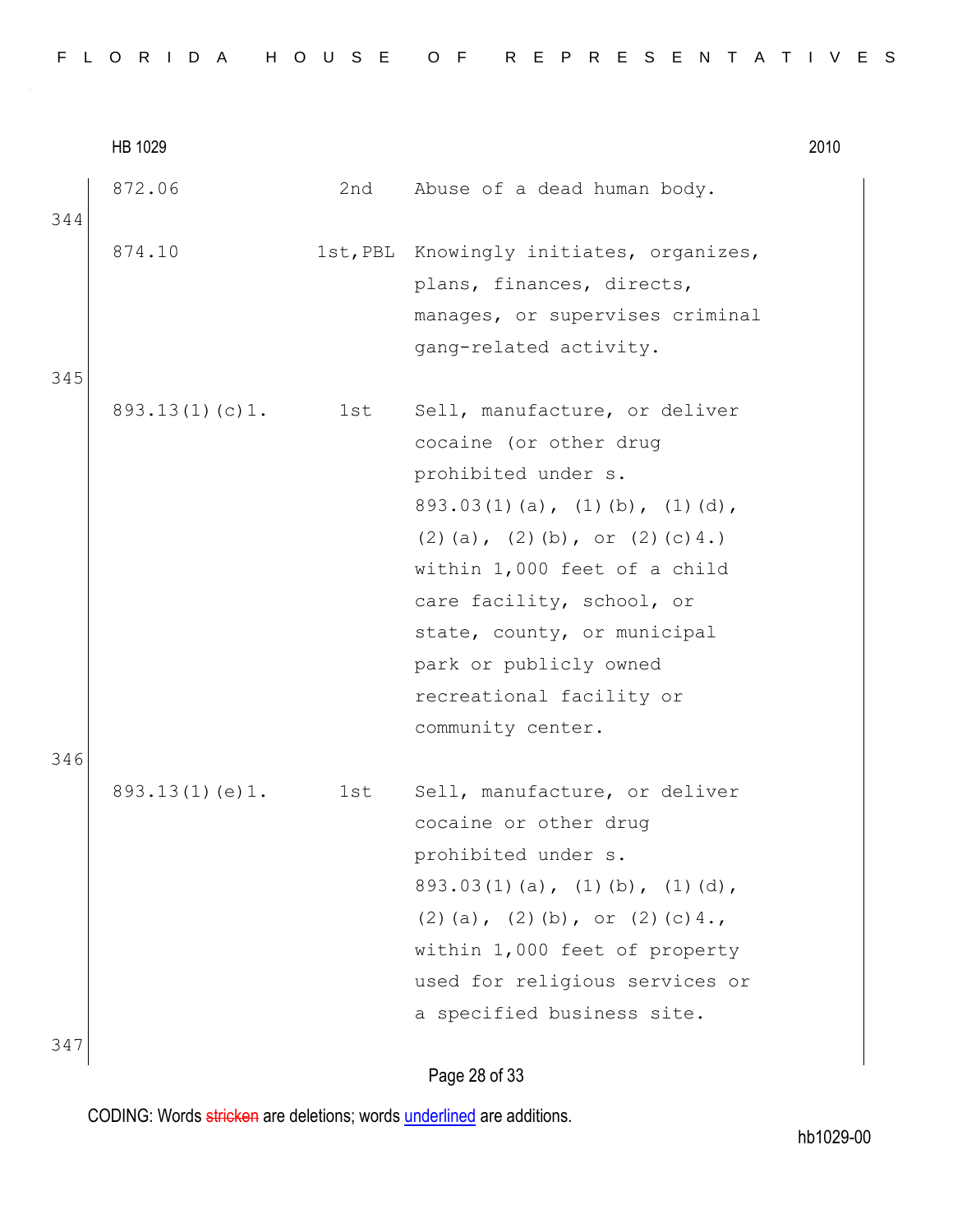| FLORIDA HOUSE OF REPRESENTATIVES |  |
|----------------------------------|--|
|----------------------------------|--|

HB 1029 2010 893.13(4)(a) 1st Deliver to minor cocaine (or other s. 893.03(1)(a), (1)(b), (1)(d), (2)(a), (2)(b), or (2)(c)4. drugs). 348 893.135(1)(a)1. 1st Trafficking in cannabis, more than 25 lbs., less than 2,000 lbs. 349 893.135(1)(b)1.a. 1st Trafficking in cocaine, more than 28 grams, less than 200 grams. 350 893.135(1)(c)1.a. 1st Trafficking in illegal drugs, more than 4 grams, less than 14 grams. 351 893.135(1)(d)1. 1st Trafficking in phencyclidine, more than 28 grams, less than 200 grams. 352 893.135(1)(e)1. 1st Trafficking in methaqualone, more than 200 grams, less than 5 kilograms. 353 893.135(1)(f)1. 1st Trafficking in amphetamine, more than 14 grams, less than

## Page 29 of 33

CODING: Words stricken are deletions; words underlined are additions.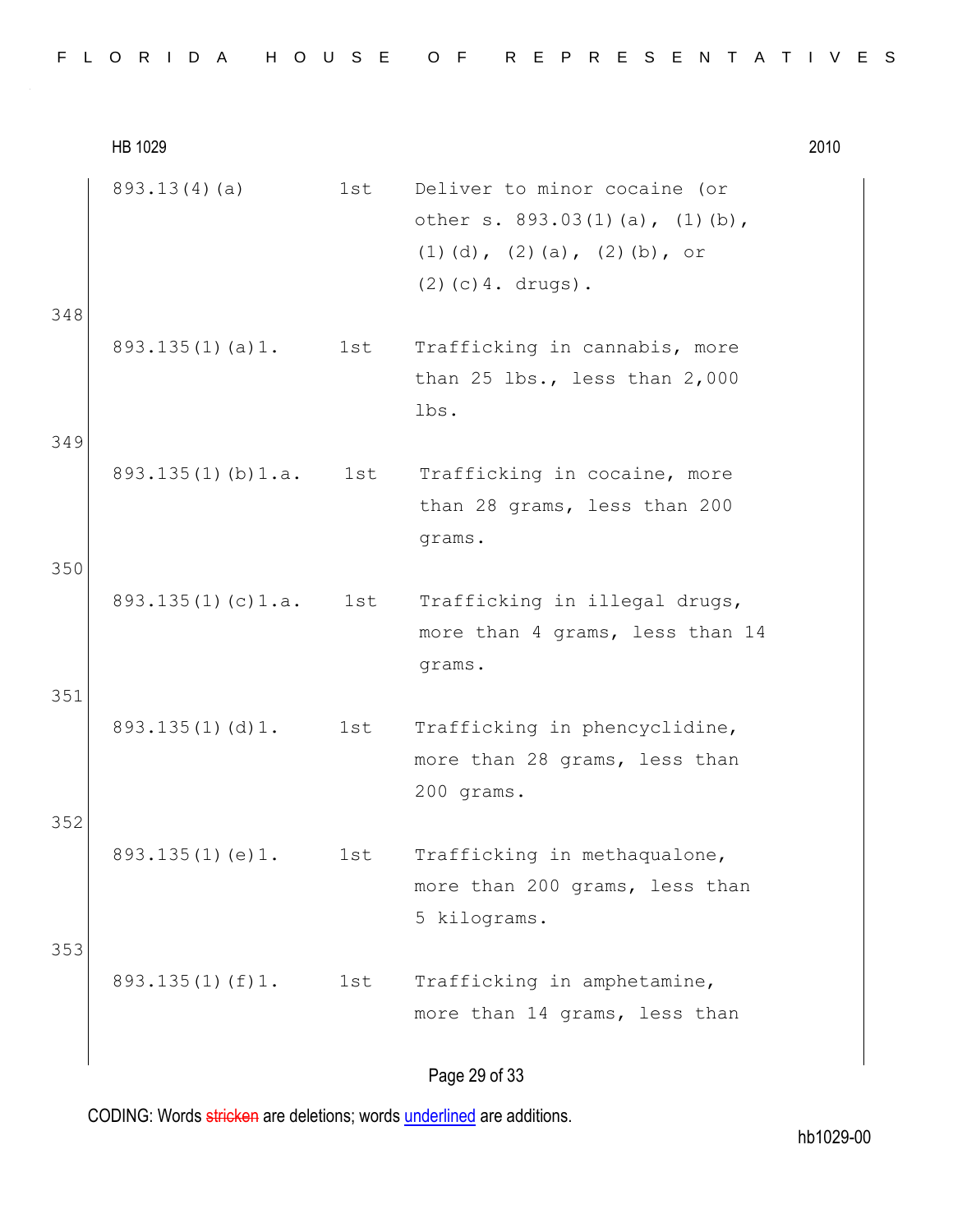|  |  |  |  |  |  |  |  |  |  |  |  |  | FLORIDA HOUSE OF REPRESENTATIVES |  |  |  |  |  |  |  |  |  |  |  |  |  |  |  |  |
|--|--|--|--|--|--|--|--|--|--|--|--|--|----------------------------------|--|--|--|--|--|--|--|--|--|--|--|--|--|--|--|--|
|--|--|--|--|--|--|--|--|--|--|--|--|--|----------------------------------|--|--|--|--|--|--|--|--|--|--|--|--|--|--|--|--|

|     | HB 1029                 |     |                                                                                                      | 2010 |
|-----|-------------------------|-----|------------------------------------------------------------------------------------------------------|------|
| 354 |                         |     | 28 grams.                                                                                            |      |
|     | 893.135(1)(g)1.a.       | 1st | Trafficking in flunitrazepam, 4<br>grams or more, less than 14<br>grams.                             |      |
| 355 | $893.135(1)$ (h) $1.a.$ | 1st | Trafficking in gamma-<br>hydroxybutyric acid (GHB), 1<br>kilogram or more, less than 5<br>kilograms. |      |
| 356 | 893.135(1)(j)1.a.       | 1st | Trafficking in 1,4-Butanediol,<br>1 kilogram or more, less than 5<br>kilograms.                      |      |
| 357 | 893.135(1)(k)2.a.       | 1st | Trafficking in Phenethylamines,<br>10 grams or more, less than 200<br>grams.                         |      |
| 358 | 893.1351(2)             | 2nd | Possession of place for<br>trafficking in or manufacturing<br>of controlled substance.               |      |
| 359 | 896.101(5)(a)           | 3rd | Money laundering, financial<br>transactions exceeding \$300 but<br>less than \$20,000.               |      |
| 360 |                         |     | Page 30 of 33                                                                                        |      |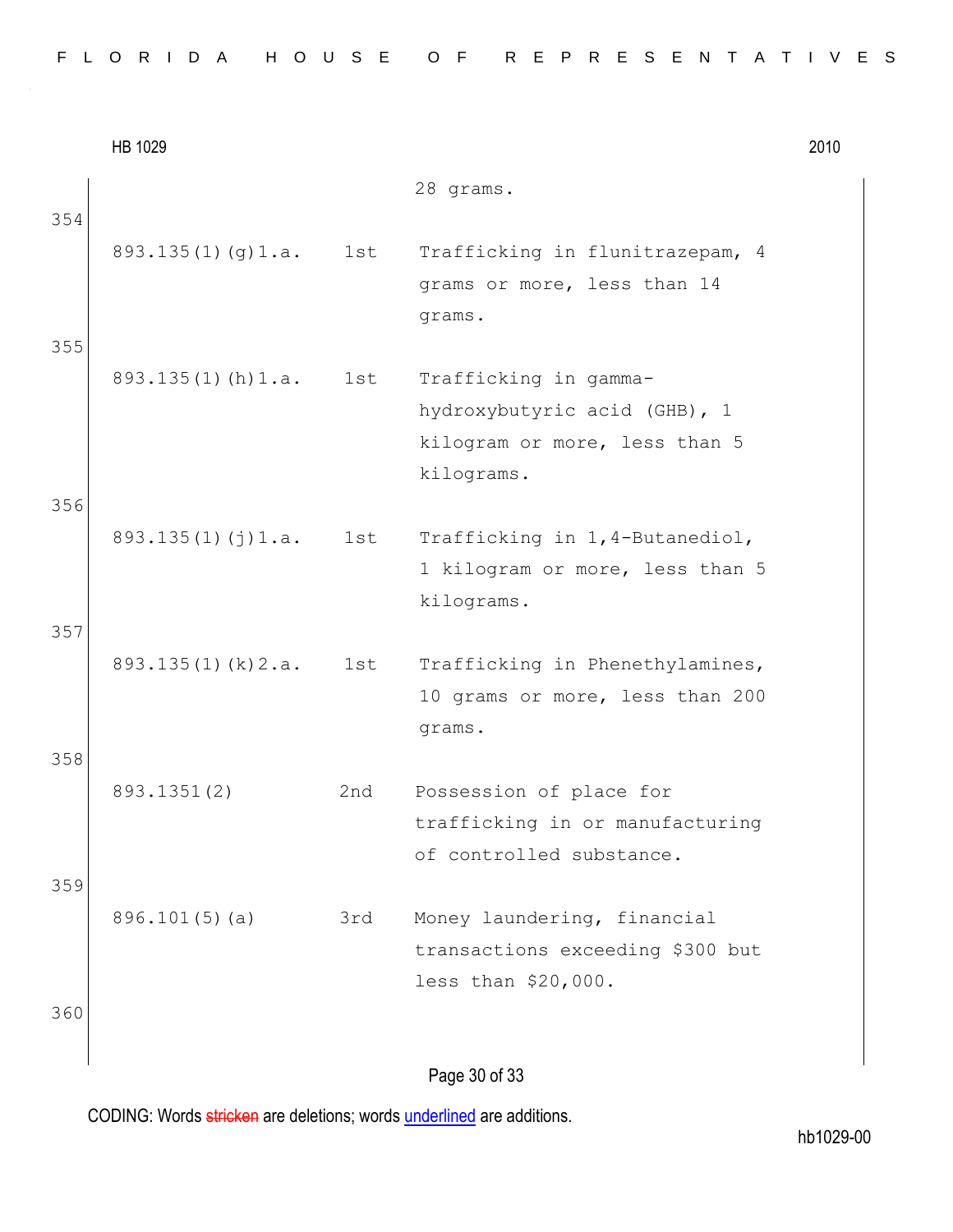|  |  |  |  |  |  | FLORIDA HOUSE OF REPRESENTATIVES |  |  |  |  |  |  |  |  |
|--|--|--|--|--|--|----------------------------------|--|--|--|--|--|--|--|--|
|  |  |  |  |  |  |                                  |  |  |  |  |  |  |  |  |

HB 1029 2010 896.104(4)(a)1. 3rd Structuring transactions to evade reporting or registration requirements, financial transactions exceeding \$300 but less than \$20,000. 361 943.0435(4)(c) 2nd Sexual offender vacating permanent residence; failure to comply with reporting requirements. 362 943.0435(8) 2nd Sexual offender; remains in state after indicating intent to leave; failure to comply with reporting requirements. 363 943.0435(9)(a) 3rd Sexual offender; failure to comply with reporting requirements. 364 943.0435(13) 3rd Failure to report or providing false information about a sexual offender; harbor or conceal a sexual offender. 365 943.0435(14) 3rd Sexual offender; failure to report and reregister; failure

Page 31 of 33

CODING: Words stricken are deletions; words underlined are additions.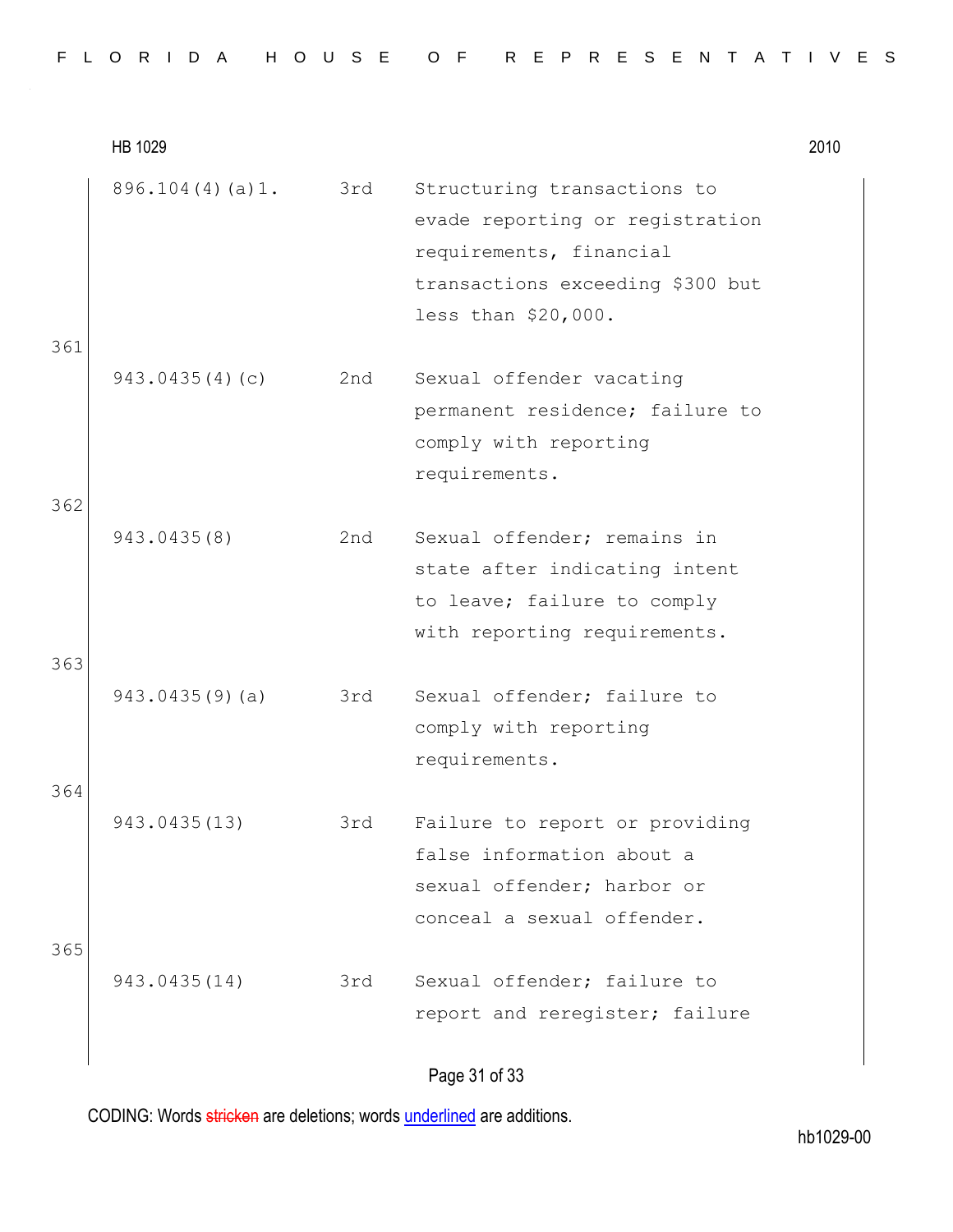|            | HB 1029        |     |                                                                                                                         | 2010 |
|------------|----------------|-----|-------------------------------------------------------------------------------------------------------------------------|------|
| 366        |                |     | to respond to address<br>verification.                                                                                  |      |
|            | 944.607(9)     | 3rd | Sexual offender; failure to<br>comply with reporting<br>requirements.                                                   |      |
| 367<br>368 | 944.607(10)(a) | 3rd | Sexual offender; failure to<br>submit to the taking of a<br>digitized photograph.                                       |      |
|            | 944.607(12)    | 3rd | Failure to report or providing<br>false information about a<br>sexual offender; harbor or<br>conceal a sexual offender. |      |
| 369        | 944.607(13)    | 3rd | Sexual offender; failure to<br>report and reregister; failure<br>to respond to address<br>verification.                 |      |
| 370        | 985.4815(10)   | 3rd | Sexual offender; failure to<br>submit to the taking of a<br>digitized photograph.                                       |      |
| 371        | 985.4815(12)   | 3rd | Failure to report or providing<br>false information about a                                                             |      |

Page 32 of 33

CODING: Words stricken are deletions; words underlined are additions.